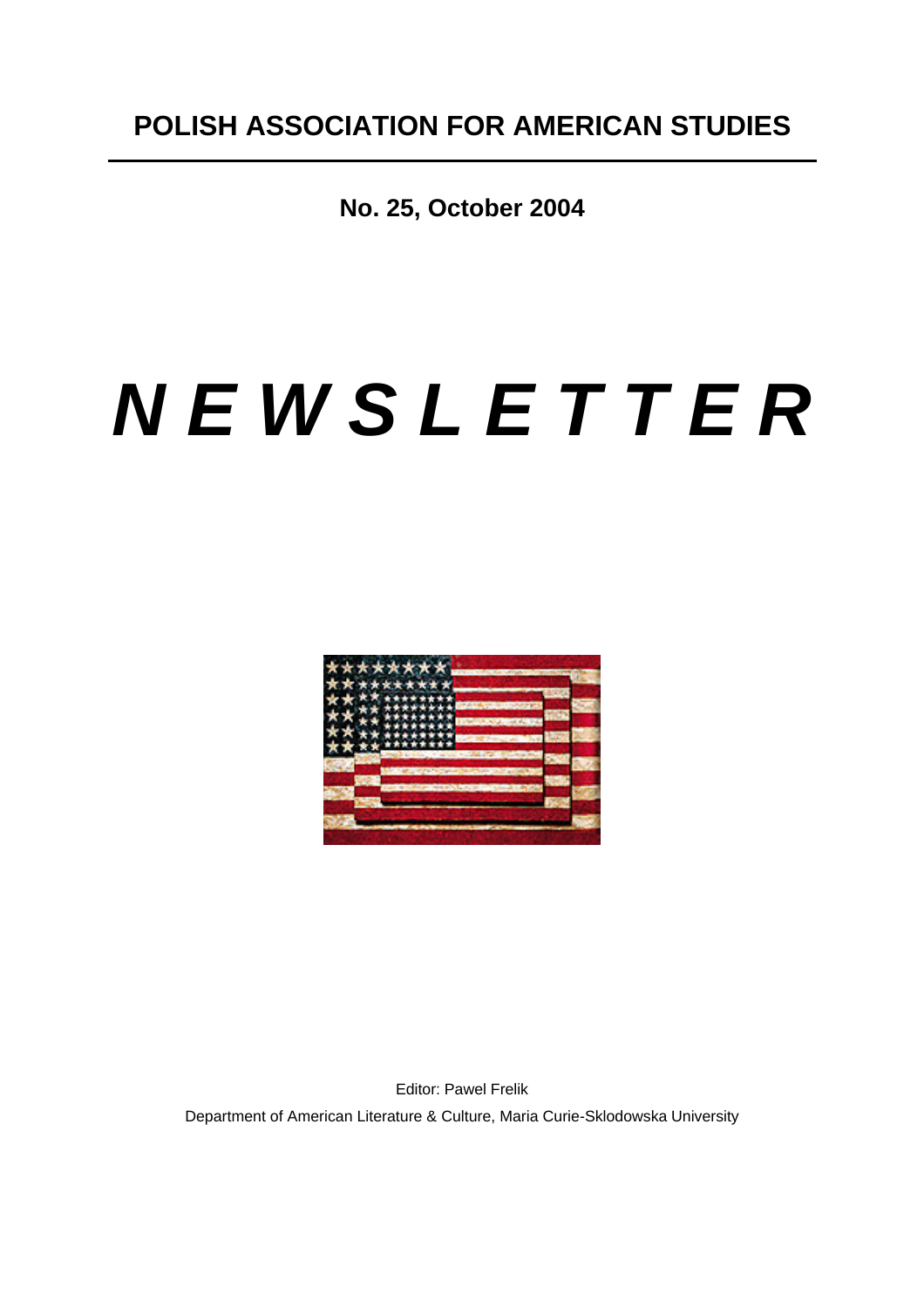# **PAAS BOARD**

**2002-2005**

## **Marek Wilczynski**

President

Department of American Literature Adam Mickiewicz University Al. Niepodleglosci 4 61-874 Poznan e-mail: marek@hum.amu.edu.pl

**Jadwiga Maszewska**

Vice-President

Department of American Literature & Culture University of Lódz Al. Kosciuszki 65 90-514 Lódz e-mail: jagamasz@krysia.uni.lodz.pl

## **Marek Paryz**

**Treasurer** 

American Literature Department University of Warsaw ul. Nowy Swiat 4 00-497 Warszawa e-mail: m.a.paryz@uw.edu.pl

# **Agnieszka Graff**

**Secretary** 

American Studies Center University of Warsaw e-mail: agraff@poczta.onet.pl

### **Jerzy Durczak**

Representative to the European Association of American Studies

Department of American Literature & Culture, Maria Curie-Sklodowska University Pl. Marii Curie-Sklodowskiej 4 20-031 Lublin e-mail: durczak@klio.umcs.lublin.pl

# **Pawel Frelik**

Editor of *PAAS Newsletter*

Department of American Literature and Culture Maria Curie-Sklodowska University Pl. Marii Curie-Sklodowskiej 4 20-031 Lublin e-mail: pawel.frelik@umcs.lublin.pl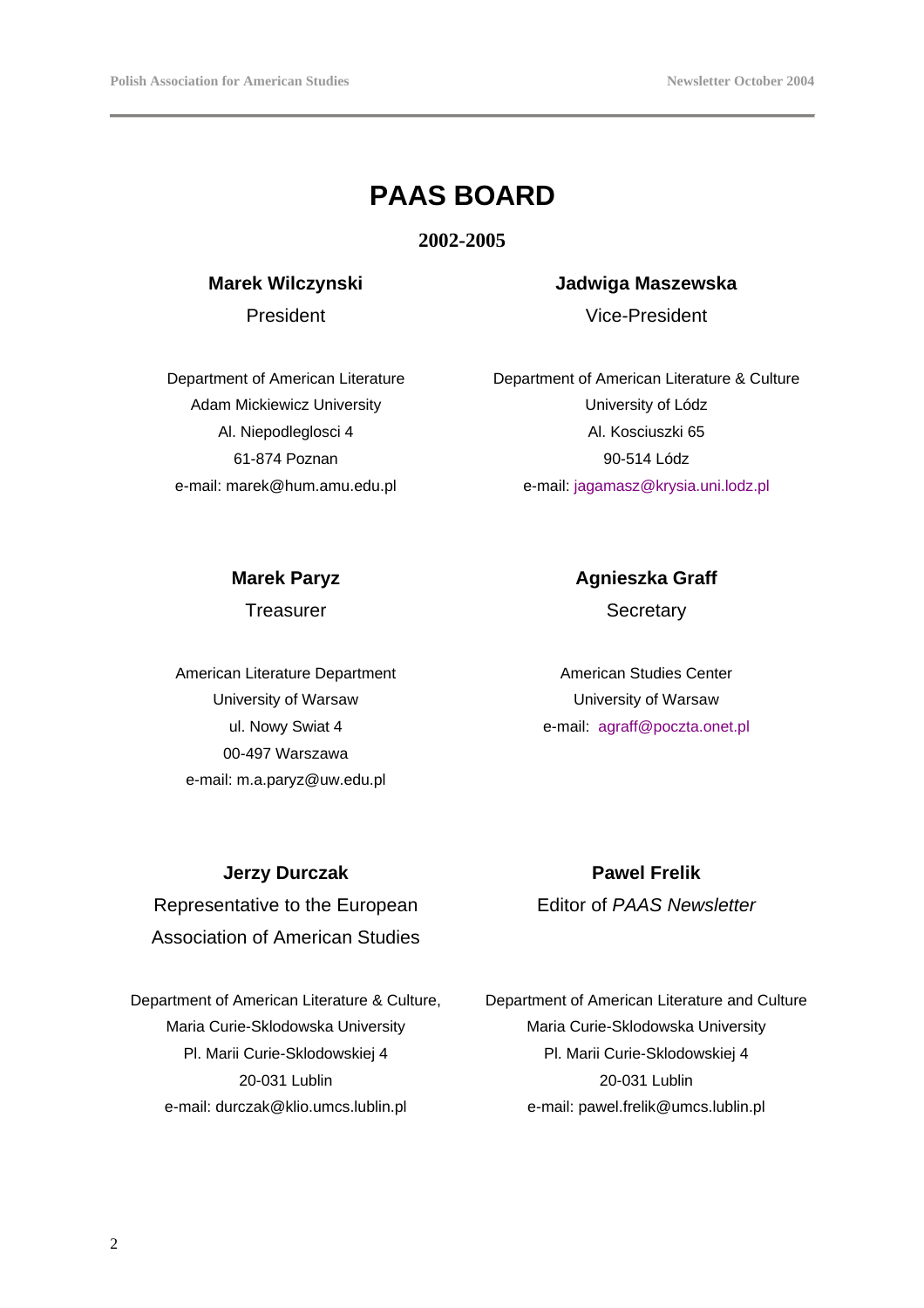## *Contents*

| Department of American Literature, Adam Mickiewicz University                                    | 3            |
|--------------------------------------------------------------------------------------------------|--------------|
| Department of American Studies, University of Gdansk                                             | 4            |
| Department of American Literature & Culture, Catholic University of Lublin                       | $\mathbf{5}$ |
| Department of American Literature & Culture, Maria Curie-Sklodowska University                   | $\mathbf{5}$ |
| Department of American Literature & Culture, University of Lódz                                  | 7            |
| Department of American Studies & Mass Media, University of Lódz                                  | 8            |
| American Studies Center, University of Warsaw                                                    | 13           |
| Institute of English Studies, University of Rzeszów                                              | 16           |
| Department of American Literature and Culture, University of Silesia                             | 16           |
| English Philology Department, Szczecin University                                                | $17\,$       |
| American Literature Section, Institute of English Studies, University of Warsaw                  | 18           |
| Institute of English Studies, Section of Cultures of Anglo-Saxon Countries, University of Warsaw | $22\,$       |
| Institute of English Philology, University of Wroclaw                                            | 23           |

## **Department of American Literature, Adam Mickiewicz University**

| <b>Mailing address</b> |   | Department of American Literature, School of English, Adam Mickiewicz<br>University, al. Niepodleglosci 4, 61-874 Poznan<br>tel. (61) 829 3506, 829 3530<br>fax (61) 852 3103<br>e-mail: marek@main.amu.edu.pl |
|------------------------|---|----------------------------------------------------------------------------------------------------------------------------------------------------------------------------------------------------------------|
| Events                 | o | After Prof. Andrzej Kopcewicz's retirement, Prof. Marek Wilczynki now                                                                                                                                          |
|                        |   | heads the Department                                                                                                                                                                                           |
|                        | □ | Agnieszka Rzepa spent the month of June 2004 in Ottawa on Faculty                                                                                                                                              |
|                        |   | Research Grant (Foreign Affairs Canada)                                                                                                                                                                        |
|                        | □ | Agnieszka Rzepa was elected President of the Polish Association for                                                                                                                                            |
|                        |   | Canadian Studies (PACS)                                                                                                                                                                                        |
| Conferences            | □ | Agnieszka Rzepa: "Place and Memory in Canada: Global Perspectives"                                                                                                                                             |
|                        |   | (3rd Congress of Polish Association for Canadian Studies & 3rd                                                                                                                                                 |
|                        |   | International Conference of Central European Canadianists; Kraków, 30                                                                                                                                          |
|                        |   | April - 3 May 2004); paper: "Lieux de Memoire: Canadian Magic Realism                                                                                                                                          |
|                        |   | Revisited"; she chaired one session.                                                                                                                                                                           |
|                        | ❏ | Marcin Turski: PASE Conference; Tarnowo Podgorne, May 16-18 2004;<br>paper: "The Spooky Art: Norman Mailer's Philosophy of Composition"                                                                        |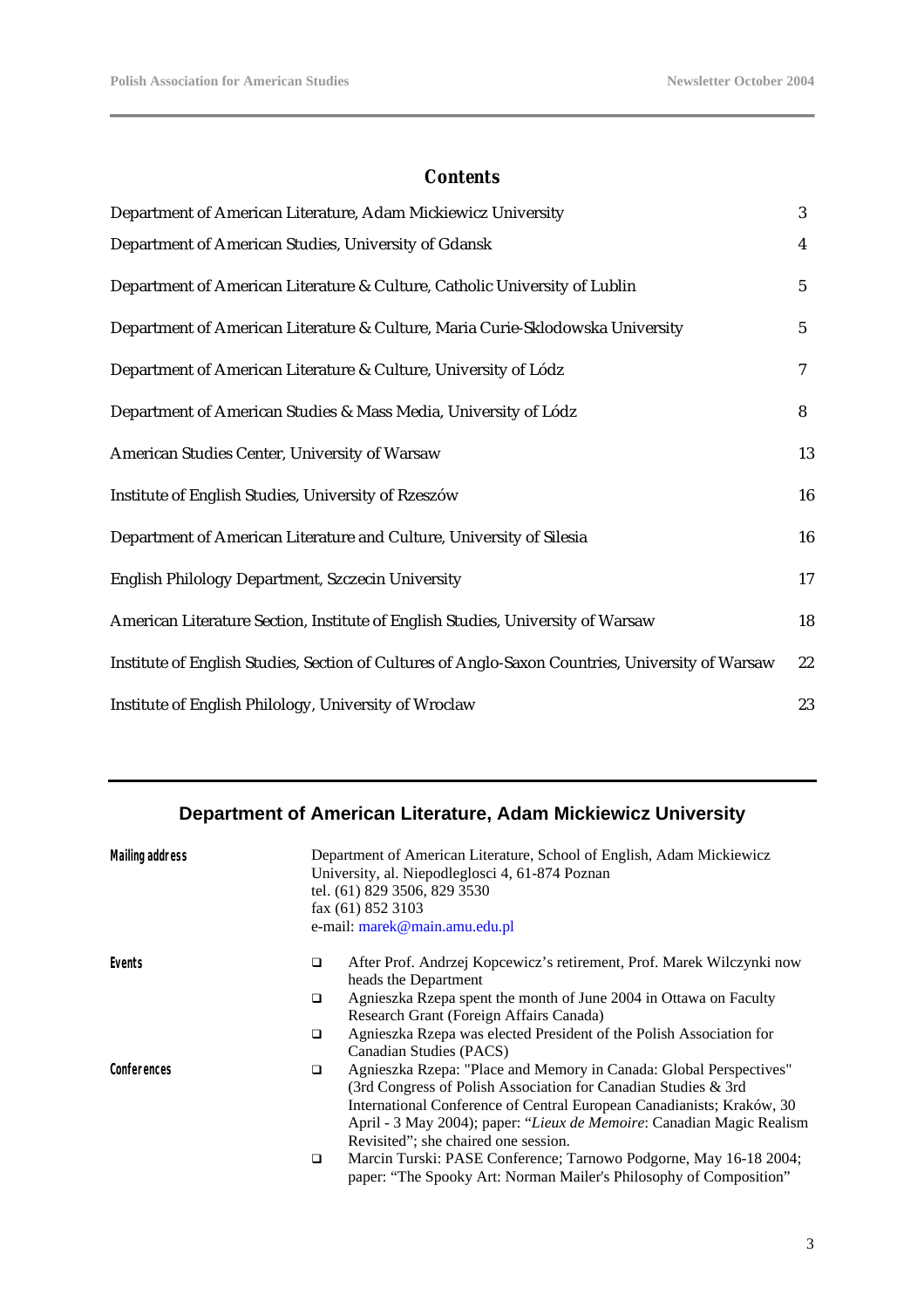| New courses            | $\Box$           | Agnieszka Rzepa: MA seminar on "Anti-Realist Tendencies in North                                                                                                                                                                                                                                                                                           |
|------------------------|------------------|------------------------------------------------------------------------------------------------------------------------------------------------------------------------------------------------------------------------------------------------------------------------------------------------------------------------------------------------------------|
| <b>Publications</b>    | $\Box$           | American Literature"<br>Agnieszka Rzepa: "Cultural and Personal Haunting in Fall on Your Knees<br>and Fugitive Pieces." In Individual and Community: Canada in the 20th<br>Century. Brno: Masaryk University, 2004, 83-87.                                                                                                                                 |
|                        | $\Box$           | Agnieszka Rzepa: "Kanada i literatura kanadyjska: postkolonialne<br>dylematy". Fraza: Pismo literacko-artystyczne. 4(42) 2003-1 (43) 2004,<br>14-28.                                                                                                                                                                                                       |
|                        | □                | Agnieszka Rzepa: "Homesickness in The House of Breath: Travel, Home<br>and Memory." In Traveling Subjects: American Journeys in Space and<br>Time. Ed. Dominika Ferens, Justyna Kociatkiewicz, Elzbieta Klimek-<br>Dominiak. Kraków: Rabid, 2004, 345-351.                                                                                                 |
|                        |                  | Department of American Studies, University of Gdansk                                                                                                                                                                                                                                                                                                       |
| <b>Mailing address</b> |                  | Instytut Anglistyki UG, Zaklad Kultury i Literatury Amerykanskiej,<br>Wita Stwosza 55, 80-952 Gdansk                                                                                                                                                                                                                                                       |
| Events/Activities      |                  | Cheryl Alexander Malcolm gave guest lectures at Potsdam University and the<br>University of Salzburg.                                                                                                                                                                                                                                                      |
| Conferences            | $\Box$<br>$\Box$ | Cheryl Alexander Malcolm presented papers on black sexualities at the<br>Poetry and Sexuality Conference, Stirling University, Scotland, June-July<br>2004, and on film representations of the Holocaust at the MESEA<br>conference, University of Thessaloniki, Greece, 2004.<br>Beata Williamson gave a plenary lecture on nature in domestic fiction at |
|                        |                  | BelAAS annual conference, Minsk State Linguistic University, Belarus,<br>April 2004. She was asked to repeat the lecture for students of MSLU.                                                                                                                                                                                                             |
| <b>Publications</b>    | $\Box$           | Cheryl Alexander Malcolm:                                                                                                                                                                                                                                                                                                                                  |
|                        |                  | "All in the Same Boat? Assimilation, Displacement and Identity in Zina Rohan's<br>The Sandbeetle." Jewish Women's Writing of the 1990s and Beyond in Great<br>Britain and the United States. ed Ulrike Behlau and Bernhard Reitz. Mainz<br>University Studies in English. (Trier: Wissenschaftlicher Verlag, 2004) co-<br>author David Malcolm.            |
|                        |                  | "Unshtetling Narratives: Revisiting Poland/America in the Yiddish American<br>Film The Cantor's Son." Traveling Subjects: American Journeys in Space and<br>Time. ed. Dominika Ferens et al (Krakow: Rabid, 2004).                                                                                                                                         |
|                        |                  | "Bodies Apart? Sex and Politics in the Film of Bernard MacLaverty's Cal." The<br>Legacy of History: English and American Studies and the Significance of the<br>Past, Volume 2, Language and Culture. ed. Justyna Lesniewska and Ewa<br>Witalisz (Krakow: Jagiellonian University Press, 2004).                                                            |
|                        |                  | "The Last Veil: Eroticism in the Poetry of Seamus Heaney." Moderne Sprachen<br>$47(2003): 1-8.$                                                                                                                                                                                                                                                            |
|                        |                  | "Beyond Political Correctness: Reading Inversion as Empowerment in African<br>American Literature." Rubrica 12 (2003): 29-39.                                                                                                                                                                                                                              |
|                        |                  | "Unspeakable Intimacies: Hetero-Erotic and Homo-Erotic Configurations." The<br>Wide World: A Desmond O'Grady Casebook. ed. Wolfgang Goertschacher and<br>Andreas Schachermayr (Salzburg: Poetry Salzburg, 2003).                                                                                                                                           |
|                        |                  | a new book of poetry (under the pseudonym Georgia Scott) The Penny Bride                                                                                                                                                                                                                                                                                   |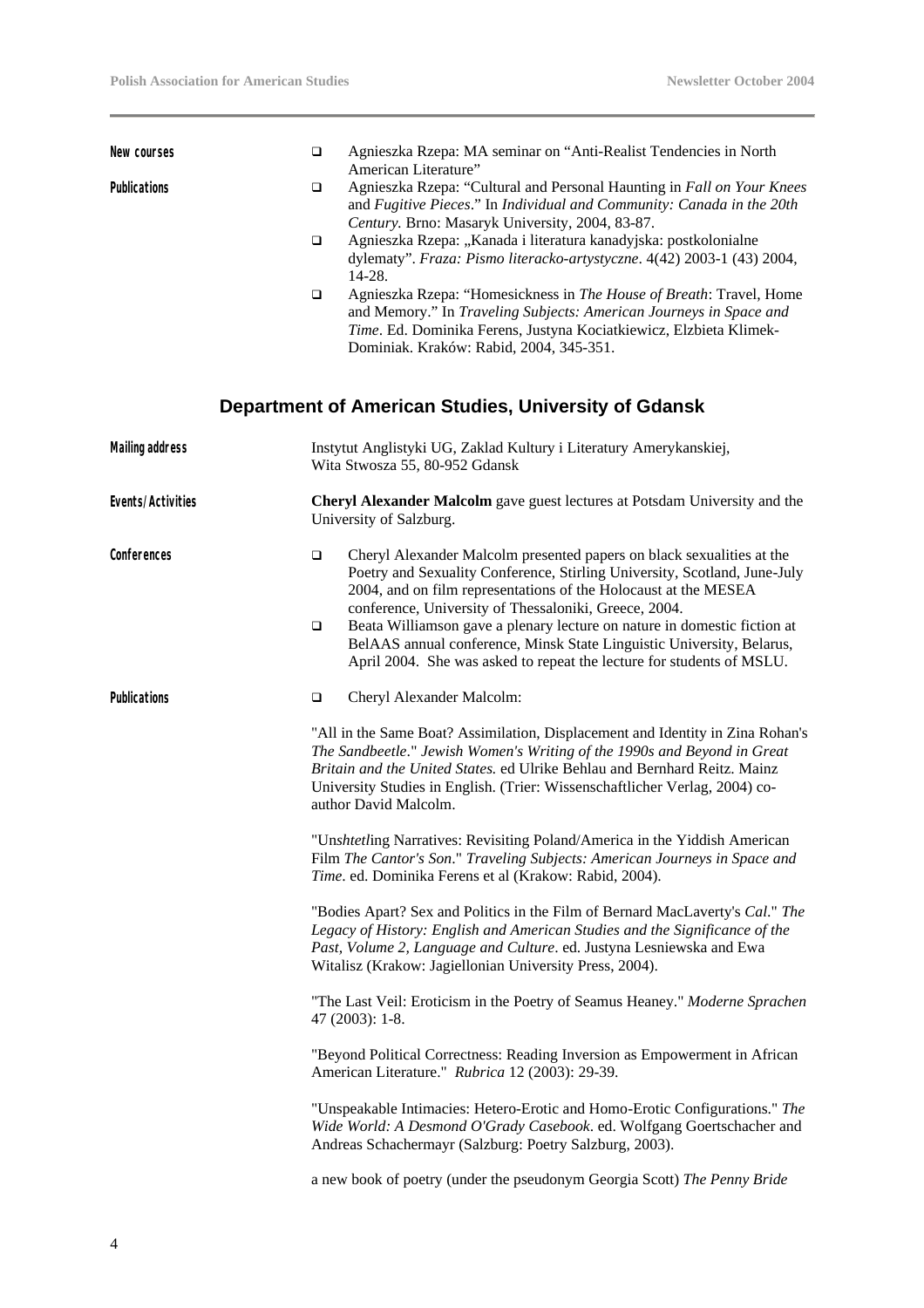and an anthology *Dreams of Fires: 100 Polish Poems 1970-1989* (co-edited and co-translated with David Malcolm and Zbigniew Joachimiak), both published by Poetry Salzburg Press.

q Beata Williamson:

"American Studies: The Polish Perspective." *American Studies Curriculum Development.* Ed. Grigore Vasilescu. Elena-V.I., Chisinau 2003: 65-70.

## **Department of American Literature & Culture, Catholic University of Lublin**

| <b>Mailing address</b> | Catholic University of Lublin (KUL), English Department/American Studies<br>Al. Raclawickie 14, 20-950 Lublin, tel./fax. (081) 445-39-39                                                                                                                                                                                                                       |
|------------------------|----------------------------------------------------------------------------------------------------------------------------------------------------------------------------------------------------------------------------------------------------------------------------------------------------------------------------------------------------------------|
| Grants                 | Andrzej Antoszek was awarded EAAS Transatlantic Travel Grant for the<br>summer 2004. He spent a month in UCLA conducting research "Contemporary<br>Black Identity and Its Influence on European Culture, or: Translating the Black:<br>African-American Culture in the Global Village." Professor Haryette Mullen<br>was the academic sponsor of his research. |
| Conferences            | 6 - 10 May 2004, Vilnius - Andrzej Antoszek, Patrycja Antoszek and<br>$\Box$<br>Krzysztof Flis participated in workshops on Professional Skills organized<br>by Civic Education Project - Central Europe's Continuing Professional<br>Development Program.                                                                                                     |
|                        | 8-11 June 2004, Malta - Zofia Kolbuszewska had a presentation "The<br>$\Box$<br>Gospel of Thomas (Pynchon): An Apocryphal America in Mason &<br>Dixon" at Transit of Venus: An International Pynchon Conference.                                                                                                                                               |
|                        | 17-22 June 2004 Karlstad, Sweden. Zofia Kolbuszewska had a presentation<br>$\Box$<br>"What's Really Haunting in King Yrjö's Estate?: The Uncanny Linguistic<br>Waste in Thomas Pynchon's "The Secret Integration"" at the Conference<br>"Memory Haunting Discourse/Discourse, Haunting, Memory" organized by<br>Karlstad University.                           |
|                        | 25 June 2004, Pultusk - Krzysztof Flis had a presentation on<br>$\Box$<br>"Amerykanska Misja w Wietnamie 1953-64" at a conference "Pierwsze<br>Forum Zaawansowanych Studiów Nad Stanami Zjednoczonymi im.<br>Profesora Andrzeja Bartnickiego."                                                                                                                 |
|                        | 19-22 September, Lódz - Urszula Niewiadomska Flis participated in a<br>$\Box$<br>conference about New England and Urban North East organized for the<br>academics from central and eastern Europe.                                                                                                                                                             |
| <b>Publications</b>    | Kolbuszewska, Zofia. "Naked Nude': A Portrait of the Artist as a Thief in<br>Bernard Malamud's Pictures of Fidelman", Perspectives on Literature, ed. By<br>leszek S. Kolek, Aleksandra Kedzierska, Anna Kedra-Kardela. Lublin:<br>Wydawnictwo UMCS, 2004. 147-154.                                                                                            |

## **Department of American Literature & Culture, Maria Curie-Sklodowska University**

**Mailing address** Department of American Literature and Culture, Maria Curie-Sklodowska University, Pl. Marii Curie-Sklodowskiej 4, 20-031 Lublin, tel. +48 81 537 5389, fax: +48 81 537 5279, e-mail: ptsazlka@klio.umcs.lublin.pl, fax: +48 81 537 5279, e-mail: ptsazlka@klio.umcs.lublin.pl,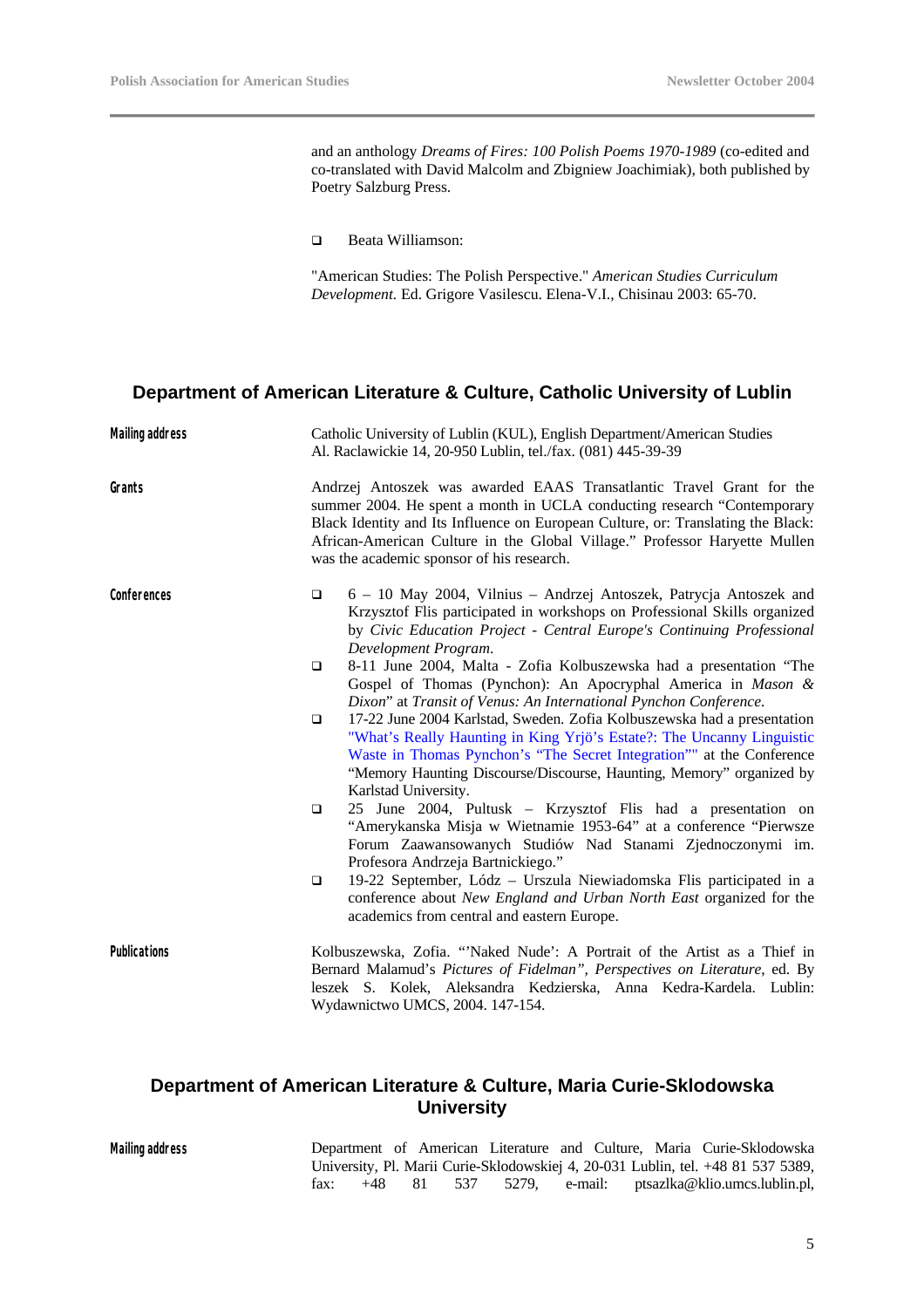|                     |        | http://klio.umcs.lublin.pl/~ptsazlka/dalc/dalc.htm                                                                                                                                                                                                                                                                                  |
|---------------------|--------|-------------------------------------------------------------------------------------------------------------------------------------------------------------------------------------------------------------------------------------------------------------------------------------------------------------------------------------|
| Events/Activities   | ▫      | Richard Terrill (Minnesota State University) gave a public poetry reading in<br>spring 2004.                                                                                                                                                                                                                                        |
|                     | ▫      | Michael Steiner served as a Fulbright Chair in American Studies in Lublin<br>in the spring semester of 2004.                                                                                                                                                                                                                        |
|                     | $\Box$ | Prof. Joanna Durczak supervised the doctoral dissertation of Ms.                                                                                                                                                                                                                                                                    |
|                     |        | Malgorzata Poks. The public defense took place in spring 2004.                                                                                                                                                                                                                                                                      |
|                     | □      | In February 2004 Jerzy Durczak and Pawel Frelik took part in the book                                                                                                                                                                                                                                                               |
|                     |        | launch of Historia literatury amerykanskiej XX wieku in Poznan. Other<br>volume contributors present included were Prof. Agnieszka Salska and Prof.<br>Marek Wilczynski.                                                                                                                                                            |
|                     | $\Box$ | In March 2004, Jerzy Durczak represented PAAS at the EAAS meeting in<br>Prague.                                                                                                                                                                                                                                                     |
|                     | ▫      | As part of the editorial team, Jerzy Durczak, Joanna Durczak and Pawel                                                                                                                                                                                                                                                              |
|                     |        | Frelik received the award of the Minister of Education and Sport for<br>Historia literatury amerykanskiej XX wieku.                                                                                                                                                                                                                 |
|                     | □      | Mirella Czerwiec-Dykiel supervises the work of the American Culture                                                                                                                                                                                                                                                                 |
|                     |        | Discussion Group. Group members (students and faculty) meet every week<br>to discuss aspects of contemporary American culture, such as music, cinema                                                                                                                                                                                |
|                     |        | and others.                                                                                                                                                                                                                                                                                                                         |
|                     | ▫      | Pawel Frelik has been selected to serve as the Chair of the 2004 Pioneer                                                                                                                                                                                                                                                            |
|                     |        | Award. The award is given each year by Science Fiction Research<br>Association to the author of the best critical contribution to the study of<br>science fiction.                                                                                                                                                                  |
|                     | □      | Pawel Frelik has been accepted as one of the contributors to the prestigious<br>Clarke Award anthology of critical essays devoted to the Award winners.                                                                                                                                                                             |
| Conferences         | □      | Jerzy Kutnik co-chaired a session with Prof. Maureen Montgomery,<br>University of Canterbury, Christchurch, New Zealand, during the European<br>Association for American Studies conference in Prague. The workshop was<br>titled "Violence and Tragedy: A Comparative Study of Commemorative<br>Sites and their Symbolic Meaning." |
|                     | □      | Mirella Czerwiec-Dykiel took part in the New England and the Urban<br>Northeast conference in Lódz in September 2004.                                                                                                                                                                                                               |
| <b>Publications</b> | ❏      | Jerzy Durczak: "American Literature in Poland: Under and After<br>Communism," American Literature at the Edge of the XX and XXI<br>Centuries, red. Tamara Denisova (Kiev: Institute of International Relations<br>Publishers 2004), 102-113.                                                                                        |
|                     | □      | Pawel Frelik: Rev. of The Collected Stories of Greg Bear, by Greg Bear,                                                                                                                                                                                                                                                             |
|                     | □      | Science Fiction Research Association Review 265 (2003): 15-16.<br>Pawel Frelik: Rev. of Orphans of Earth, by Sean Williams and Shane Dix,                                                                                                                                                                                           |
|                     |        | Science Fiction Research Association Review 265 (2003): 24.<br>Pawel Frelik: Rev. of Prefiguring Cyberculture. An Intellectual History, by                                                                                                                                                                                          |
|                     | □      | Darren Tofts, Annemarie Jonson and Alessio Cavallaro (eds), Science<br>Fiction Research Association Review 265 (2003): 12-13.                                                                                                                                                                                                       |
|                     | □      | Magdalena Hebda, "Literature of Exile as Literature of Aesthetic Pleasure:<br>A View on Vladimir Nabokov's Writing" in Zenaf Conference 2003<br>Proceedings: Cultural Exchanges between Central/Eastern Europe and<br>America, Center for North American Studies, Johann Wolfgang Goethe<br>Universität, Frankfurt am Main, 2003    |
|                     | □      | Magdalena Hebda, "A Pilgrimage, an Excursion and a Great Escape: an<br>Approach to Vladimir Nabokov's Lolita" in Travelling Subjects: American<br>Journeys in Space and Time, Kraków 2004.                                                                                                                                          |
|                     | ❏      | Malgorzata Rutkowska, "American Encounters: Contemporary Travelers in<br>Search of Values" in: Traveling Subjects: American Journeys in Space and<br>Time, ed. by D. Ferens, J. Kociatkiewicz, E. Klimek-Dominiak, Kraków:<br>Rabid, 2004.                                                                                          |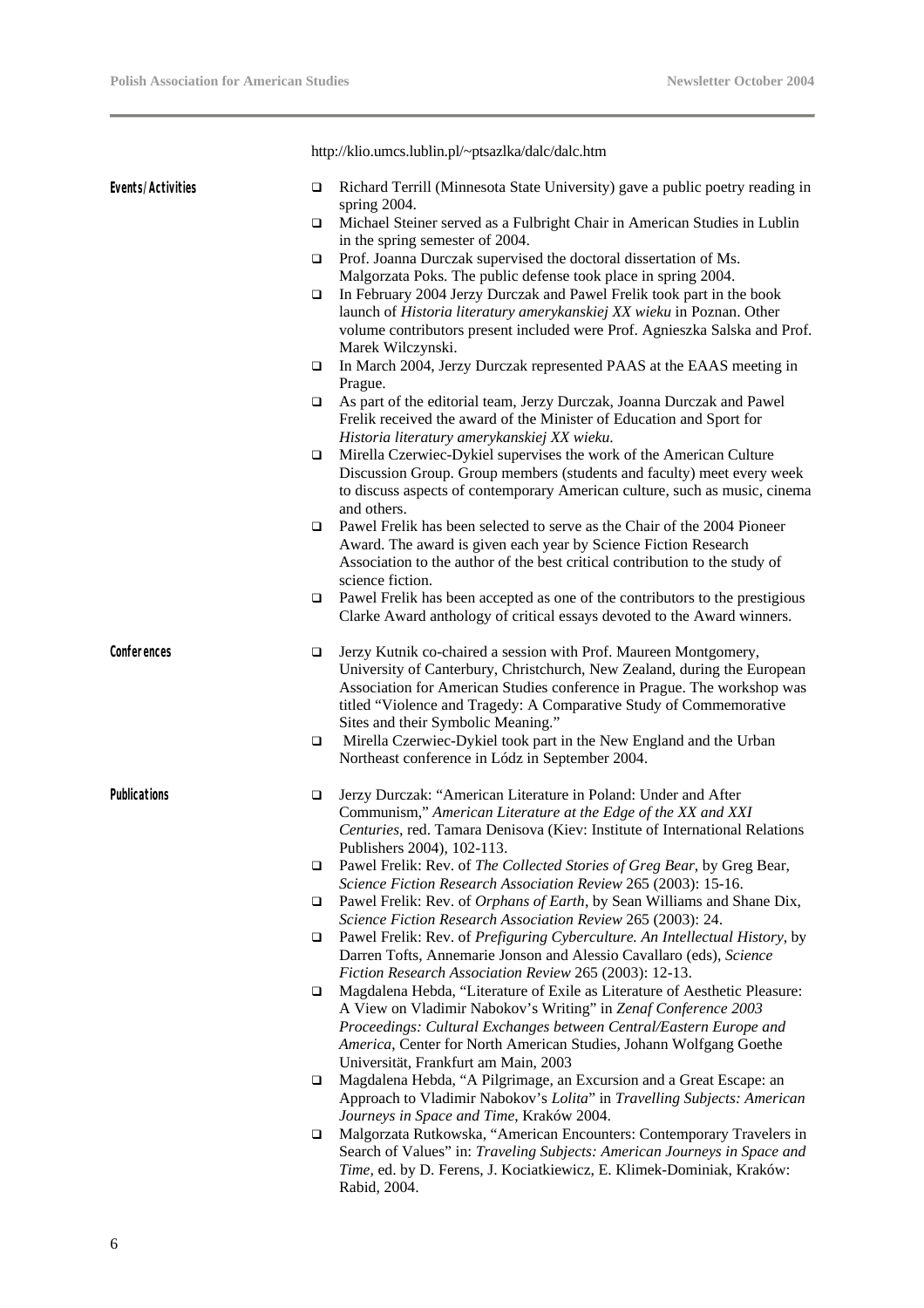|                        | $\Box$<br>$\Box$ | Malgorzata Rutkowska, "Amerykanski Zachód w oczach wspólczesnych<br>podrózników: Iana Fraziera i Daytona Duncana peregrynacje literackie po<br>Wielkich Równinach. " w: Wielkie tematy literatury amerykanskiej. Tom II.<br>Katowice, Wydawnictwo Uniwersytetu Slaskiego, 2004.<br>Published in December 2003, Historia literatury amerykanskiej XX wieku<br>comprises, among others, chapters by Jerzy Durczak, Joanna Durczak and<br>Pawel Frelik, who contributed nine, ten and three chapters respectively. |
|------------------------|------------------|-----------------------------------------------------------------------------------------------------------------------------------------------------------------------------------------------------------------------------------------------------------------------------------------------------------------------------------------------------------------------------------------------------------------------------------------------------------------------------------------------------------------|
| New courses            | □                | Mirella Czerwiec-Dykiel: American Popular Culture                                                                                                                                                                                                                                                                                                                                                                                                                                                               |
|                        | $\Box$           | Jerzy Durczak: The Old West and. The New West; Recent American<br>Fiction; Cultural Geography of the United States;                                                                                                                                                                                                                                                                                                                                                                                             |
|                        | $\Box$           | Pawel Frelik: Figures of Otherness; The many futures of science fiction -<br>icons and conventions.                                                                                                                                                                                                                                                                                                                                                                                                             |
|                        | $\Box$           | Michael Steiner: Southern California Cultures; Regionalism in American<br><b>Studies</b> ; American Nature Writing                                                                                                                                                                                                                                                                                                                                                                                              |
| <b>Guest lecturers</b> | $\Box$           | Sam Solecki (University of Toronto) - "Literature in Canada"                                                                                                                                                                                                                                                                                                                                                                                                                                                    |
|                        | $\Box$           | Richard Terrill (Minnesota State University) - "Jazz: America's Art"                                                                                                                                                                                                                                                                                                                                                                                                                                            |
|                        | $\Box$           | John Leo (University of Rhode Island) - "'Realism' meets 'Pop': Thomas<br>Moran, Andy Warhol, and 'America'"                                                                                                                                                                                                                                                                                                                                                                                                    |
|                        | $\Box$           | Ralph Lysyshyn, Ambassador of Canada - "Canada Today"                                                                                                                                                                                                                                                                                                                                                                                                                                                           |
|                        | $\Box$           | Stan Breckenridge (California State University) - "African-American Music<br>in American Studies"                                                                                                                                                                                                                                                                                                                                                                                                               |
|                        | $\Box$           | Maureen Montgomery (University of Canterbury, New Zealand) - "America<br>the Beautiful: Patriotism and the Discourse of Dissent in Bush's America"                                                                                                                                                                                                                                                                                                                                                              |
|                        | $\Box$           | Richard Horwitz (University of Iowa) – "Us and Them: Folk Life Among<br>Recent U.S. Immigrants"                                                                                                                                                                                                                                                                                                                                                                                                                 |
| New faculty            | $\Box$           | Bianka Zarzycka and Dorota Janowska left the Department faculty - we<br>wish them the best in their new projects.                                                                                                                                                                                                                                                                                                                                                                                               |
|                        | □                | The three new faculty members who joined the Department in 2004 are Ewa<br>Antoszek, Edyta Frelik and Marta Wicinska.                                                                                                                                                                                                                                                                                                                                                                                           |
|                        | $\Box$           | Jill Goodman-Gould (University of Santa Clara), who previously taught in<br>Lublin in 1984-86, is a new Fulbright professor for the academic year<br>2004/2005.                                                                                                                                                                                                                                                                                                                                                 |

## **Department of American Literature & Culture, University of Lódz**

| <b>Mailing address</b> |   | American Literature & Culture Department, University of Lódz,<br>Al. Kosciuszki 65, 90-514 Lódz, fax: 48 42 366337                                                                                                                                                                                                                                                                                                                                                                                                                                                                                                                             |
|------------------------|---|------------------------------------------------------------------------------------------------------------------------------------------------------------------------------------------------------------------------------------------------------------------------------------------------------------------------------------------------------------------------------------------------------------------------------------------------------------------------------------------------------------------------------------------------------------------------------------------------------------------------------------------------|
| Events/Activities      | □ | The third in a series of seminars on literary and cultural regions of the<br>United States directed to young Americanists of the post-communist<br>countries took place in Lódz between September 19-22, 2004. This year's<br>seminar was focused on "New England and the Urban Northeast". Among<br>the speakers were professors: Heinz Ickstadt, Marc Chenetier, Gill Holland,<br>Mary K. Bercaw, and Marek Wilczynski. The seminar was organized by the<br>Department of American Literature and Culture, University of Lodz, and<br>supported by the Office of Press and Culture of the US Embassy in Warsaw<br>and the University of Lodz |
|                        | □ | Jadwiga Maszewska has recently returned from a 6-month Fulbright<br>scholarship at the University of Texas at El Paso. As part of the Fulbright<br>Program, she was also invited by professor Holli Levitzky to speak at<br>Loyola Martmount University in Los Angeles, and she gave a lecture at<br><b>UTEP</b>                                                                                                                                                                                                                                                                                                                               |
|                        | □ | On September 24, 2004, Malgorzata Myk defended her Ph.D. dissertation<br>titled "Contemporary Violence as Spectacle: Violence and Hyperreality in                                                                                                                                                                                                                                                                                                                                                                                                                                                                                              |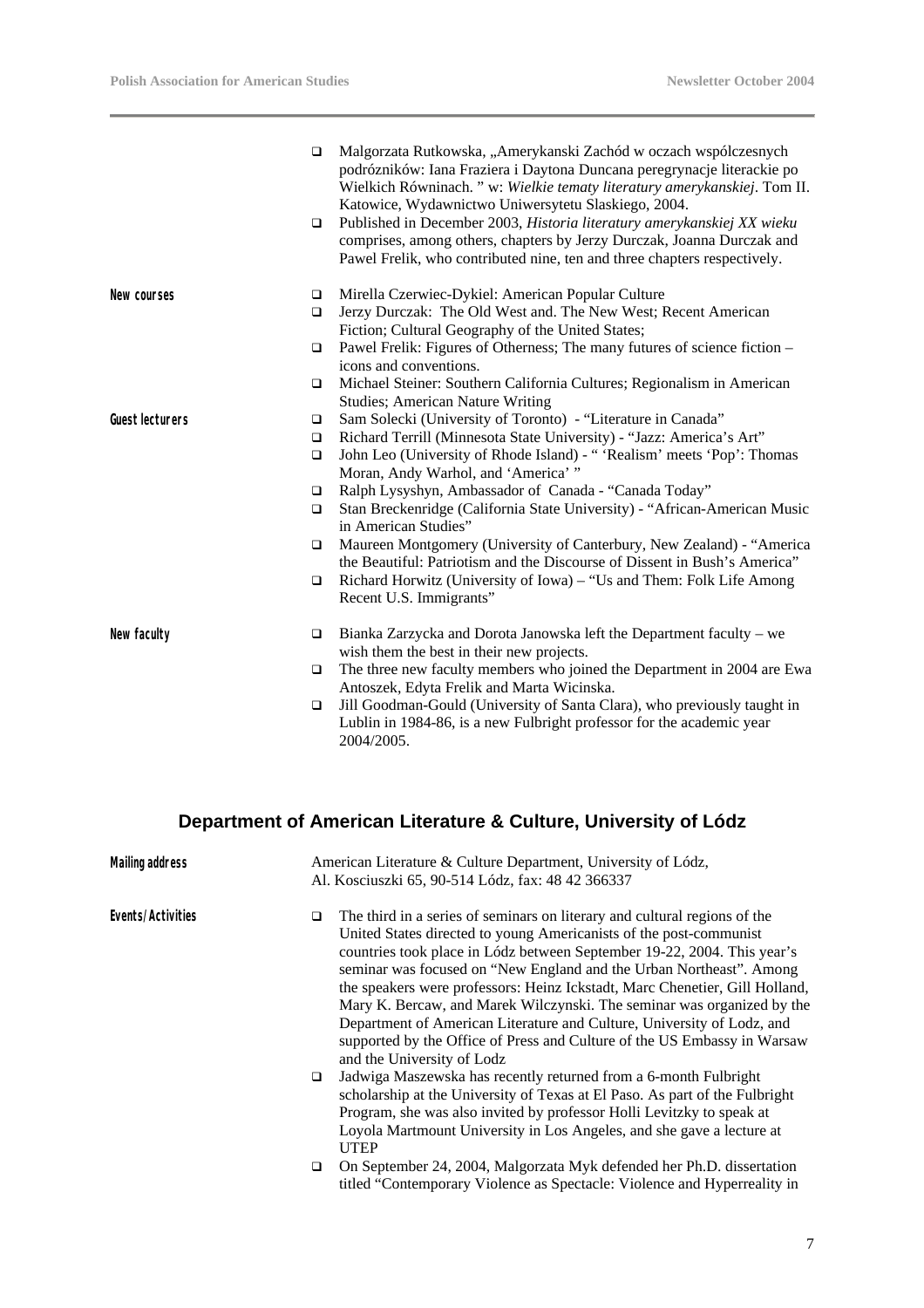|                     |   | Selected Works of Don DeLillo, Bret Easton Ellis, and Stephen Wright".<br>The dissertation was written under the supervision of dr hab. Jadwiga<br>Maszewska, and the reviewers were professor Krzysztof Andrzejczak and<br>professor Tadeusz Rachwal                                                                                                                                                                                                                                                                                                                                                                    |
|---------------------|---|--------------------------------------------------------------------------------------------------------------------------------------------------------------------------------------------------------------------------------------------------------------------------------------------------------------------------------------------------------------------------------------------------------------------------------------------------------------------------------------------------------------------------------------------------------------------------------------------------------------------------|
| Conferences         | ❏ | Agnieszka Salska read a paper on "The Poetics of the Humorous Tale in<br>Some Contemporary American Short Stories" at the international<br>conference "Interdisciplinary Approaches to Short Fiction" organized by<br>the University of Salamanca last March                                                                                                                                                                                                                                                                                                                                                             |
|                     | □ | Grzegorz Kosc participated in the 2003 PAAS conference held in Poznan,<br>where he presented a paper "The Symbol of Interracial Underclass in<br>Adrian C. Louis's Ancient Acid Flashes Back"                                                                                                                                                                                                                                                                                                                                                                                                                            |
|                     | ❏ | Alicja Piechucka participated in the 2003 PAAS conference held in Poznan<br>where she presented a paper " "A Paper Rose"; The Corbiere - Inspired<br>Vision od the Natural and the Artificial in T. S. Eliot's Poetry"                                                                                                                                                                                                                                                                                                                                                                                                   |
|                     | □ | Malgorzata Myk took part in the 2003 PAAS conference in Poznan where<br>she presented a paper "Bret Easton Ellis's Society of the Spectacle in<br>Glamorama: Towards a Definition of Postmodern Violence"                                                                                                                                                                                                                                                                                                                                                                                                                |
|                     | □ | Grzegorz Kosc and Kacper Bartczak participated in the conference<br>"Poetries of the 1940s: American and International" organized by the<br>National Poetry Foundation at the University of Maine, Orono, June 23-27,<br>2004. Grzegorz Kosc presented a paper "Robert Lowell's Support for Ezra<br>Pound in the Bollingen Award Controversy", and Kacper Bartczak<br>delivered a paper on the poetry of Miron Bialoszewski                                                                                                                                                                                              |
| <b>Publications</b> | ❏ | Historia Literatury Amerykanskiej XX wieku, a team work by ten Polish<br>Americanists was published by Universitas (Kraków, 2003) last December.<br>It is a handsome two-volume book in hard covers with illustrations. The<br>authors: Krzysztof Andrzejczak, Kazimierz Braun, Andrzej Ceynowa, Jerzy<br>Durczak, Joanna Durczak, Pawel Frelik, Jadwiga Maszewska, Zbigniew<br>Maszewski, Agnieszka Salska, Marek Wilczynski have spent four years<br>working on the project coordinated and edited by Agnieszka Salska. You<br>may read a review by Agnieszka Graff in the last issue of American Studies<br>in Poland |
|                     | □ | The same issue of American Studies has a review of Zbigniew Maszewski's<br>study of William Faulkner and Bruno Schultz (Lodz University Press, 2002)<br>by Agnieszka Salska                                                                                                                                                                                                                                                                                                                                                                                                                                              |
|                     | ❏ | Grzegorz Kosc's paper "Robert Lowell's Symbolic Action in Support of<br>Eugene McCarthy in the 1968 Presidential Campaign" he presented at East-<br>West American Studies Conference held at Johann Wolfgang Goethe-<br>Universitat, 26-29 June, 2003, has been published in ZENAF Conference<br>Proceedings: Communism, Capitalism and the Politics of Culture", vol.<br>4/2004, 68-89.                                                                                                                                                                                                                                 |
|                     | ❏ | Kacper Bartczak published an article on Harold Bloom, Paul DeMan and<br>Marjorie Perloff in "Literatura Na Swiecie" (No 9-10/2003) and a review of<br>Simone Armitage's volume of poetry (transl. by Jacek Gutorow and Jerzy<br>Jarniewicz) also in "Literatura Na Swiecie" (No 1-2/2004)                                                                                                                                                                                                                                                                                                                                |
|                     |   |                                                                                                                                                                                                                                                                                                                                                                                                                                                                                                                                                                                                                          |

## **Department of American Studies & Mass Media, University of Lódz**

| Mailing address   | Department of American Studies and Mass Media, Faculty of International and<br>Political Studies, University of Lódz, ul. Skladowa 41/43, 90-127 Lódz<br>Phone: (48 42) 635 42 54, Fax: (48 42) 635 42 60,<br>Email: specamer@uni.lodz.pl |
|-------------------|-------------------------------------------------------------------------------------------------------------------------------------------------------------------------------------------------------------------------------------------|
| Events/Activities | $\Box$ ASM in cooperation with the US Embassy in Warsaw and the Faculty of                                                                                                                                                                |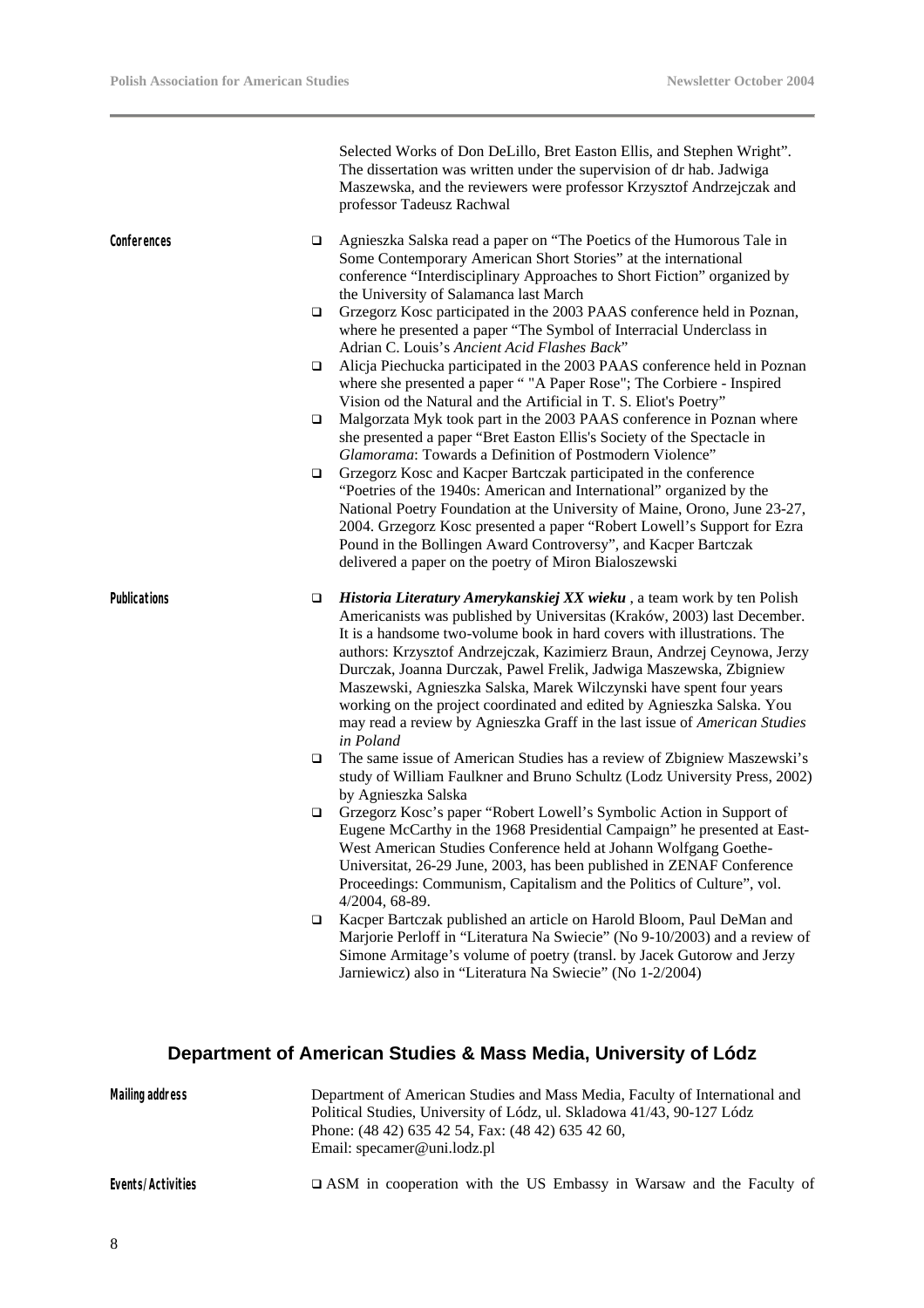International and Political Studies Student Government organized a videoconference with faculty and students of Minnesota University on the subject of terrorism and its effects on civil rights.

- $\Box$  ASM hosted seven students from the University of Pittsburgh who took an intensive Polish Language and Culture course under the directorship of Wieslaw Oleksy.
- □ Four ASM students have been recruited to spend a semester at St. Cloud State University, Minnesota, as a part of the student exchange program directed by P. Przytula (SCSU) and W. Oleksy (University of Lódz).
- $\Box$  Elzbieta H. Oleksy acted as a member of the high-level group of experts whose task was to evaluate European Union research program that had been founded by the European Commission over the period of five years. Since 2003 she has also been Polish Partner of the Research Project within the  $6<sup>th</sup>$ Framework Programme of the European Commission "Co-ordination Action on Human Rights Violations—CAHRV" and the President of the Council of the Association of Institutions for Feminist Education and Research in Europe – AOIFE. She participated in the meetings of AOIFE and ATHENA II, Helsinki, Finland, May 2004.
- $\Box$  Moreover, since 2003, Elzbieta H. Oleksy has served as an expert of the Minister of Equal Opportunities in Poland—responsible for the design of the monitoring system of equal opportunities for women and men in Poland.
- $\Box$  On 22 April 2004, Elzbieta Durys organized a session titled "Spotkania bez granic" as a part of IV Festiwal Nauki, Sztuki i Techniki – cyclical event organized in Lódz.
- $\Box$  Aleksandra M. Rózalska took part in the preparations of a report "Wasted Talents: Turning Private Struggles into a Public Issue. Women and Science in the Enwise countries" published by the European Commission.
- $\Box$  Aleksandra M. Rózalska participated in the Polish-Danish project to design and implement the monitoring system of equal opportunities policies in Poland co-ordinated by the Government's Plenipotentiary on Equal Status of Women and Men
- $\Box$  Jaroslaw Wojcieszek together with Magdalena Marczuk have been organizing "Loza prasowa" – a forum for opinion exchange on current events for students.
- $\Box$  Elzbieta Durys visited University of Surrey, Roehampton (London), on 15-20 May 2004, as a part of academic exchange program Teaching Staff Mobility, within SOCRATES/ERASMUS Program where she gave a lecture about contemporary Polish cinema.
- □ In May/June 2004, Elzbieta H. Oleksy visited the University of Granada, Spain, where she gave lectures on "Contemporary Critical Art in Poland," as a part of Teaching Staff Mobility, within SOCRATES/ERASMUS Program.
- $\Box$  Aleksandra Rózalska was a guest lecturer at the University of Lund, Sweden, (Teaching Staff Mobility within the Socrates/Erasmus program) where she delivered two lectures
- $\Box$  In spring (21 April, 2004) Grazyna Zygadlo was invited by Latin American Studies Centre (CESLA) in Warsaw to deliver a lecture to the center's students during "Otwarte zebrania naukowe CESLA." She gave a talk "La Malinche i La Virgen de Guadalupe jako dwie ikony meksykanskiej kobiecosci."

- Guest lecturers **q** In January 2004, Prof. Larissa Titarenko, from Byelorussia, who gave a lecture: "Situation of Women in Belarus and Trafficking"
	- q In March 2004, Ralph Lysyshyn, Canadian Ambassador in Poland, who talked on "Canadian Foreign Policy."
	- □ In April 2004, Prof. Jane L. Curry, from the Department of Political Science at Santa Clara University in California, who gave a lecture "Media and US Presidential Elections."
	- □ Prof. Judith Katzir, well-known Israeli writer, visited us in May 2004 and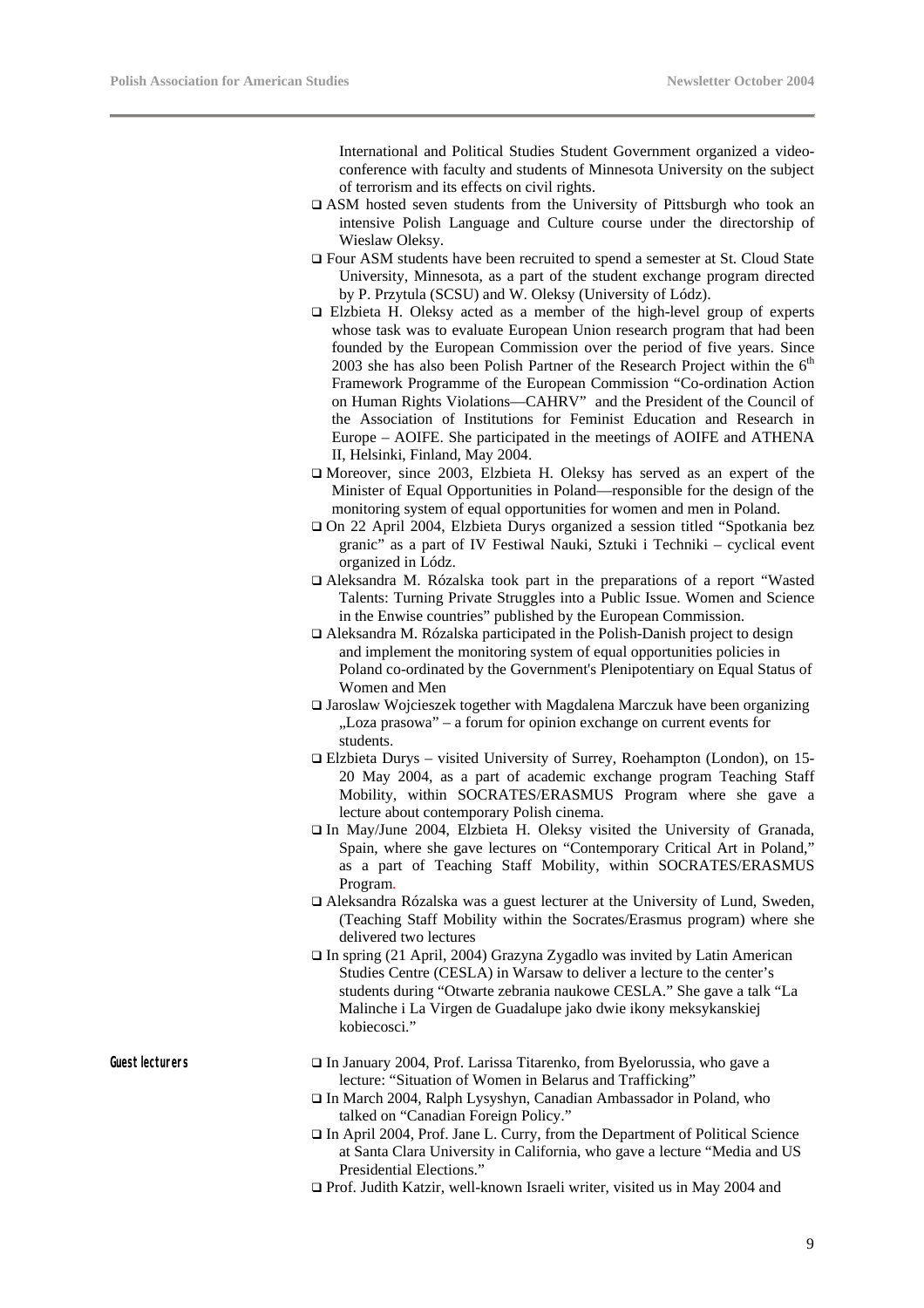|             | spoke about contemporary Hebrew women's literature.<br>Also in May 2004, Prof. Nuria Romo from Instituto de la Mujer, University of<br>Granada, Spain, gave two lectures:<br>Lecture 1: "Gender and Drug Use in Spain. Experiences and Research,"<br>Lecture 2: "Antropologia y medicina. Aspectos culturales de la salud y la<br>enfermedad."                                                                                                                                             |
|-------------|--------------------------------------------------------------------------------------------------------------------------------------------------------------------------------------------------------------------------------------------------------------------------------------------------------------------------------------------------------------------------------------------------------------------------------------------------------------------------------------------|
| Conferences | □ Elzbieta Durys took part in XXIX Polish Film Festival in Gdynia, September<br>13-18, 2004.                                                                                                                                                                                                                                                                                                                                                                                               |
|             | □ Magdalena Marczuk took part in 17 Powszechny Zjazd Historyków Polskich,<br>Kraków, September 16-18, 2004.                                                                                                                                                                                                                                                                                                                                                                                |
|             | □ Paulina Matera participated in the International Conference of Congress of<br>Political Economists "Emerging Markets: Social, Political, and Economic<br>Challenges" where she presented two papers "Transatlantic Disputes during<br>War in Iraq – Influence on the Relations within Europe" (co-author: Rafal<br>Matera) and "The Perspectives of Establishing FTAA (Free Trade Area of<br>Americas) in the Context of NAFTA's (North American Free Trade<br>Agreement's) Experience." |
|             | □ Elzbieta H. Oleksy gave a plenary lecture "Enwise for Change," at the panel<br>"Women and Science" of the international conference "Truth or Dare?<br>Celebrating Fifteen Years of Women's Studies in Utrecht," Utrecht, The<br>Netherlands, November 2003.                                                                                                                                                                                                                              |
|             | □ Elzbieta H. Oleksy presented a paper "Towards Equality: Media<br>Representations of Women and Ideologies of Gender," at the international<br>symposium (exploratory workshop) "Gender and Diversity," organized by<br>the Department of Women's Studies, University of Utrecht and European<br>Science Foundation, Utrecht, The Netherlands, November 2003.                                                                                                                              |
|             | □ Elzbieta H. Oleksy gave a plenary lecture "Integration of Gender Perspective<br>in University Curricula," at the international conference "Equal<br>Opportunities and Gender Oriented Teaching," Universita Degli Studi di<br>Torino, Italy, June 2004.                                                                                                                                                                                                                                  |
|             | □ Elzbieta H. Oleksy presented a paper "Societal Significance of Gender<br>Research," at the international conference "Enlarging Europe with/for<br>Women Scientists," Tallin, Estonia, September 2004.                                                                                                                                                                                                                                                                                    |
|             | □ Elzbieta H. Oleksy gave a plenary lecture "The Waste of Talents: Women and<br>Science in the States of Central and Eastern Europe," at the 4 <sup>th</sup> ESREA<br>(European Society for Research on the Education of Adults) European<br>Research Conference "Between 'Old' and 'New' Worlds of Adult<br>Learning," organized in Wroclaw, September 2004.                                                                                                                              |
|             | □ Wieslaw Oleksy had a presentation "Transatlantic Studies: a Convergence of<br>American Studies and European Studies" at the American Studies Shoptalk:<br>EAAS Conference, Prague, 2004.                                                                                                                                                                                                                                                                                                 |
|             | □ Aleksandra M. Rózalska presented a paper "Everyday Violence and Human<br>Rights," during a sub-network "The Roots of Interpersonal Violence:<br>Gendered Practices, Social Exclusion and Violation" Osnabrück, 23-26,<br>September 2004.                                                                                                                                                                                                                                                 |
|             | □ Aleksandra M. Rózalska took part in "Ph.D. Training in Interdisciplinary<br>Gender Studies - Nordic, Baltic, North-West Russian and Broader<br>International Collaboration" in Linkoeping, 1-2 September, 2004; where she<br>gave a talk "Ph.D. training at the Women's Studies Centre, University of                                                                                                                                                                                    |

- Lódz, Poland." q Jaroslaw Wojcieszek took part in Enwise Valorization Conference: "Enlarging Europe with/for Women Scientists" September 9-10, 2004. Tallinn, Estonia, where he was the Rapporteur of Session 1: Building a Gender Perspective in Science: Impact on the Research Community.
- □ Grazyna Zygadlo took part in PAAS 2003 International Conference in Poznan 19-21, October 2003, where she delivered a paper *"Mujer Chicana- La Malinche, La Virgen de Guadalupe*, or Women who Transgress the Borders? Social and Cultural Representations of Chicanas."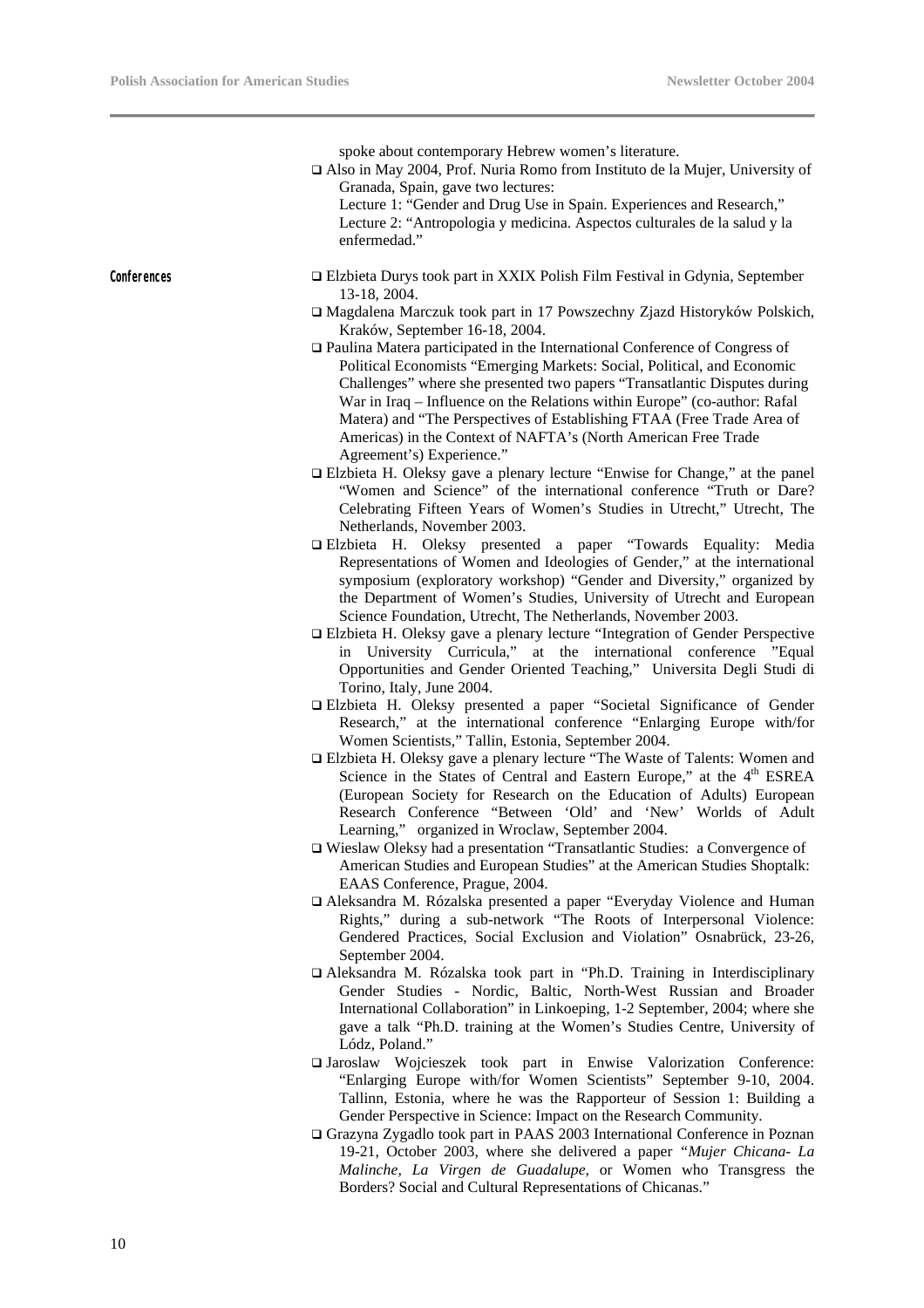| of Catholic Religion on Chicano/a Communities on the Example of Ana                                                                                                                                                                                                                                        |
|------------------------------------------------------------------------------------------------------------------------------------------------------------------------------------------------------------------------------------------------------------------------------------------------------------|
| $\Box$ Elzbieta Durys "Twórcze wykorzystanie formuly filmu gangsterskiego: Brat                                                                                                                                                                                                                            |
|                                                                                                                                                                                                                                                                                                            |
|                                                                                                                                                                                                                                                                                                            |
| Heroines of Two Films by Michal Rosa, Paint and Silence," Representing<br>Gender in Cultures, Elzbieta H. Oleksy and Joanna Rydzewska, co-eds.                                                                                                                                                             |
| □ Elzbieta Durys "Premiera Johna Cassavetesa: psychodramatyczne odegranie<br>wewnetrznych doswiadczen", ALBO albo. Problemy psychologii i kultury                                                                                                                                                          |
| □ Paulina Matera Book review of R. Kagan, Potega i Raj. Ameryka i Europa w                                                                                                                                                                                                                                 |
| nowym porzadku swiata, translated by W. Turopolski, Sprawy<br>Miedzynarodowe, no 4, October - December 2003, Wydawnictwo                                                                                                                                                                                   |
| $\Box$ Paulina Matera Book review of R. Kagan, Potega i Raj. Ameryka i Europa w<br>nowym porzadku swiata (Of Paradise and Power: America and Europe in<br>the New World Order), Translated by W. Turopolski. The Polish Quarterly<br>of International Affairs, vol. 12, no.4, Autumn Warszawa: Wydawnictwo |
|                                                                                                                                                                                                                                                                                                            |
| ekonomiczne i społeczne w "Panstwie" Platona," Annales. Etyka w Zyciu                                                                                                                                                                                                                                      |
|                                                                                                                                                                                                                                                                                                            |
|                                                                                                                                                                                                                                                                                                            |
| szczytowym okresie zimnej wojny (1945-1956)," Studia Polityczne, no 15,                                                                                                                                                                                                                                    |
| □ Paulina Matera (co-author Rafal Matera), "Transatlantyckie rozbieznosci w                                                                                                                                                                                                                                |
|                                                                                                                                                                                                                                                                                                            |
| □ Paulina Matera (co-author Rafal Matera) "Transatlantic Disputes during War                                                                                                                                                                                                                               |
| Social, Political, and Economic Challenges, ed. S. Rudolf, vol. 1, Lódz                                                                                                                                                                                                                                    |
| □ Paulina Matera "The Perspectives of Establishing FTAA (Free Trade Area of                                                                                                                                                                                                                                |
| Americas) in the Context of NAFTA's Experience," Emerging Markets:<br>Social, Political, and Economic Challenges, ed. S. Rudolf, vol. 1, Lódz                                                                                                                                                              |
| □ Paulina Matera (co-author Rafal Matera) "Od reaktywacji zimnej wojny do<br>porazki "Imperium Zla." Stosunki transatlantyckie za prezydentury Ronalda<br>Reagana," Miedzynarodowy Przeglad Polityczny, nr 8/9, Warszawa 2004,                                                                             |
|                                                                                                                                                                                                                                                                                                            |
|                                                                                                                                                                                                                                                                                                            |
| □ Elzbieta H. Oleksy "Introduction," co-authored with J. Rydzewska.<br>Representing Gender in Cultures, ed. E. H. Oleksy and J. Rydzewska.                                                                                                                                                                 |
| in Iraq - Influence on the Relations within Europe," Emerging Markets:                                                                                                                                                                                                                                     |

- □ Elzbieta H. Oleksy "Paper Masculinities: Media Representations of Men in Poland," co-authored with. J. Kazik. *Representing Gender in Cultures*, Elzbieta H. Oleksy and Joanna Rydzewska eds. Peter Lang, Frankfurt am Main, 2004, 169-179.
- q Elzbieta H. Oleksy *Waste of Talents: Turning Private Struggles into a Public Issue. Women and Science in the Enwise Countries.* A report to the

11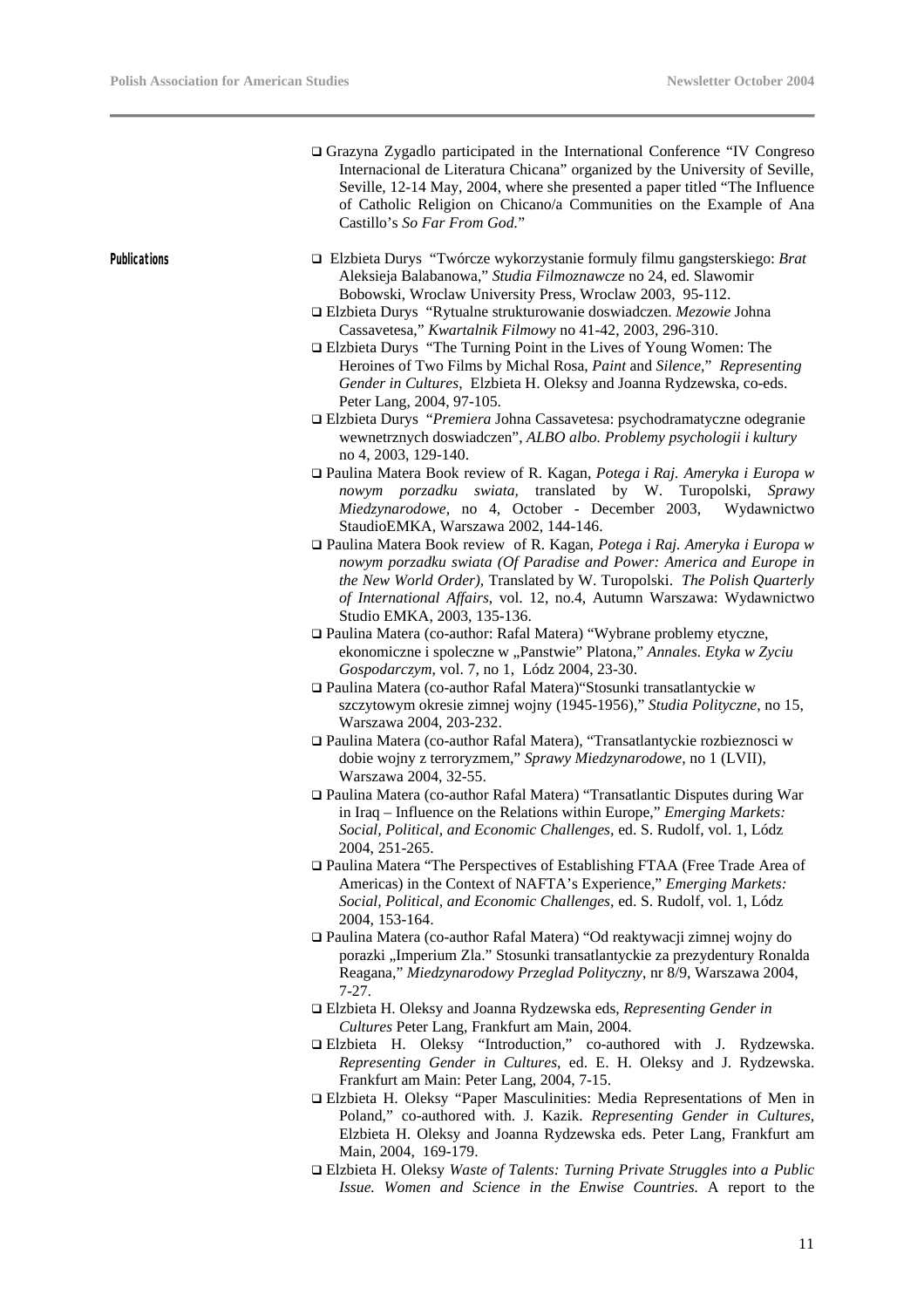European Commission from the Enwise Expert Group on women scientists in the Central and Eastern European countries and in the Baltic States, coauthored with M. Blagojevic et al.. Brussels: European Commission, 2003.

- q Elzbieta H. Oleksy "Newspaper Representations of Men, Masculinities and Men's Practices: An European Perspective," co-authored with J. Kazik et al.. In *Men in the Global World: Integrating Postsocialist Perspectives*, ed. I. Novikova and D. Kambourov. Helsinki: Kikimora Publications, The Aleksanteri Institute, 2003.
- q Elzbieta H. Oleksy "'Men', 'Europe', and Postsocialism," co-authored with I. Novikova, K. Pringle et al.. In *Men in the Global World: Integrating Postsocialist Perspectives*, ed. I. Novikova and D. Kambourov. Helsinki: Kikimora Publications, The Aleksanteri Institute, 2003.
- $\Box$  Elzbieta H. Oleksy "Critical Studies on Men in Ten European Countries: (4) Newspaper and Media Representations," co-authored with J. Hearn et al.. In *Men and Masculinities* 6(2), ed. M. S. Kimmel, B. Pease, J. Hearn and Ø. Holter, Thousand Oaks, London, New Dehli: SAGE Publications, 2003.
- q Wieslaw Oleksy "American Studies Canon: Toward Interdisciplinarity," *Journal of American Studies* II, Tibilisi State University, 2003, 628-641.
- q Aleksandra M. Rózalska "The Women's Studies Centre at the University of Lódz" in: *International Studies: Interdisciplinary Political and Cultural Journal*. Lódz University Press, Lódz 2004
- q Aleksandra M. Rózalska "Gender and Theories of Black Spectatorship" *Representing Gender in Cultures*, Elzbieta .H. Oleksy and Joanna Rydzewska eds. Peter Lang, Frankfurt am Main, 2004, 83-93.
- q Joanna Rydzewska "Erin Brockovich and Female Subjectivity" *Representing Gender in Cultures*, Elzbieta .H. Oleksy and Joanna Rydzewska eds. Peter Lang, Frankfurt am Main, 2004, 223-236.
- □ Grazyna Zygadlo "Chicana Feminism and La Raza." in *Representing Gender in Cultures* eds. Oleksy Elzbieta and Joanna Rydzewska, Peter Lang, Frankfurt am Maine, 2004, 71- 81.
- □ Grazyna Zygadlo "To Have It All Erica Jong's Heroine as a Female Artist." in *American Studies* no. 21 ed. Franciszek Lyra, The American Studies Center, Warsaw University, 2004, 53-67.

- **New courses** q Ela Durys *Wprowadzenie do studiów kulturowych (Introduction to Cultural Studies)* 
	- q Ela Durys *Analiza przekazów audiowizualnych (Analysis of Audiovisual Materials)*
	- q Ela Durys *Metodologie badan przekazów audiowizualnych (Methodologies of Audiovisual Communication)*
	- q Ela Durys *Wstep do mass mediów (Introduction to Mass Media)*
	- q Magdalena Marczuk *Historia Stosunków Miedzynarodowych (History of International Relations)*
	- q Paulina Matera *Stosunki transatlantyckie po II wojnie swiatowej wymiar polityczny i gospodarczy*
	- q Paulina Matera *Polityka zagraniczna George'a W. Busha*
	- q Paulina Matera *Organizacje miedzynarodowe Ameryka*
	- q Stanislaw Obirek *Interreligious Dialogue in the USA Today*
	- q Stanislaw Obirek *Dzieje Polonii w USA. Wybrane zagadnienia*
	- q Stanislaw Obirek *Dignity of Difference. How to Avoid the Clash of Civilizations*
	- q Stanislaw Obirek *The Holocaust in American Life*
	- q Wieslaw Oleksy *Advertising and Politics in American and Polish Media*
	- q Joanna Rydzewska *Introduction to Feminist Film Theory*
	- q Piotr Skurowski *U.S. Cultural Patterns: Unity vs. Multiplicity*
	- qYehudi Webster *Violence in American Society*
	- □ Yehudi Webster *The Politics of Education in American Society*
	- q Yehudi Webster *Class, Race, Ethnicity, Gender*
	- qGrazyna Zygadlo *Introduction to Chicano/a Studies*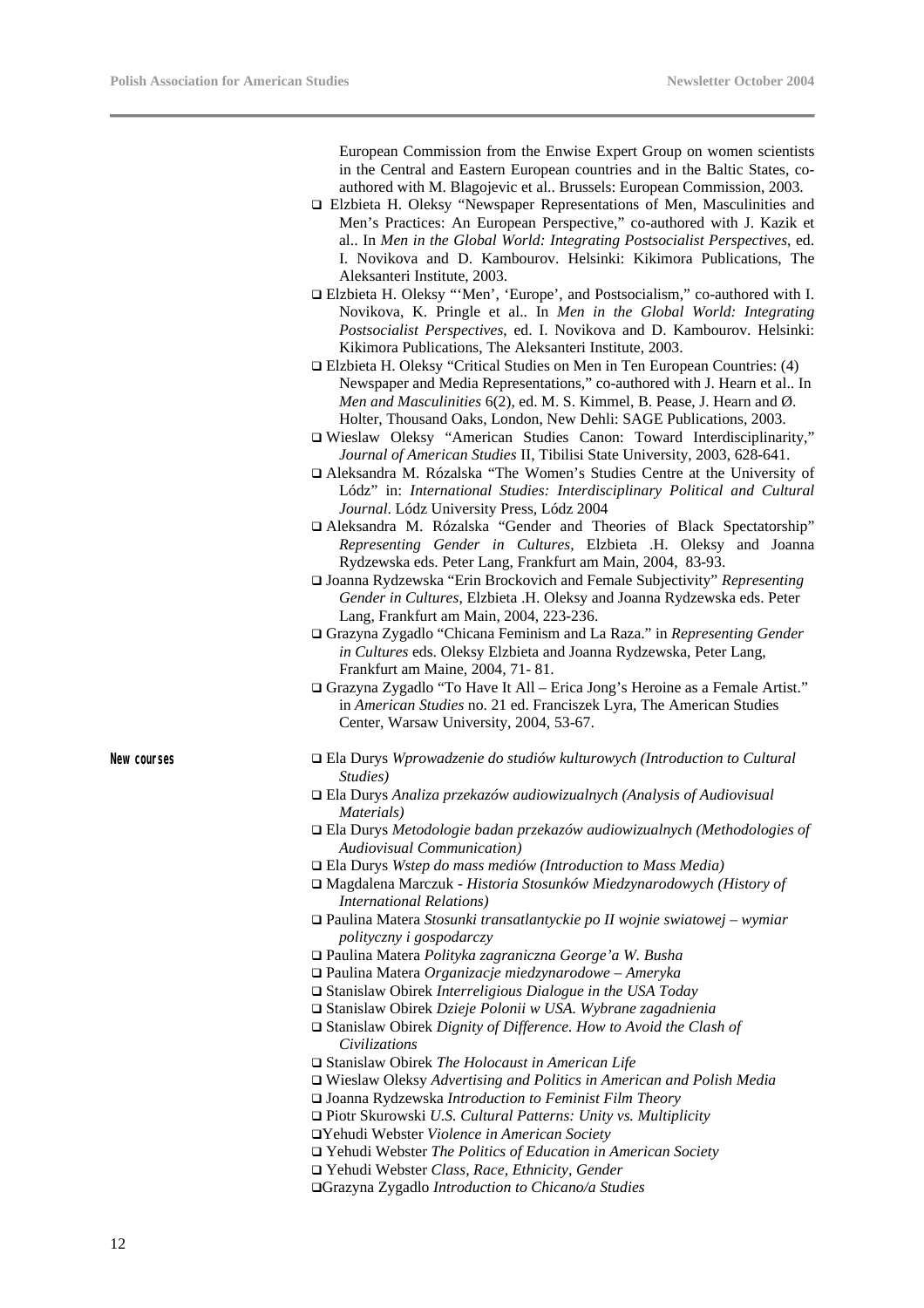|                  | □ Grazyna Zygadlo La Frontera and the New Mestiza Consciousness: Race,<br>Ethnicity and Gender at the U.S-Mexican Border.                                                                                                                                                 |
|------------------|---------------------------------------------------------------------------------------------------------------------------------------------------------------------------------------------------------------------------------------------------------------------------|
| Calls for papers | We invite scholars to participate in the International Conference "The Language"<br>of Media and Politics" which will take place in June 10-12, 2005 at the<br>University of Lódz. For more details contact the conference chair: Wieslaw<br>Oleksy at oleksy@uni.lodz.pl |
| New faculty      | $\Box$ Prof. Yehudi Webster from the Department of Sociology, California State<br>University, Los Angeles was a visiting Fulbright Professor.<br>$\Box$ Ks. prof. dr hab. Stanislaw Obirek, was teaching in our Department for two<br>semesters.                          |
|                  | $\Box$ Paulina Matera, joined the faculty as an Assistant Professor.                                                                                                                                                                                                      |
|                  | $\Box$ Grazyna Zygadlo joined the Department faculty as an Assistant Professor in                                                                                                                                                                                         |
|                  | February 2004, after she had earned her PhD from the Department of                                                                                                                                                                                                        |
|                  | American Literature and Culture, University of Lódz, for a dissertation                                                                                                                                                                                                   |
|                  | Race, Gender and Culture as Constructs of Identity in Contemporary                                                                                                                                                                                                        |
|                  | Chicanas' Cultural Discourses.                                                                                                                                                                                                                                            |

## **American Studies Center, University of Warsaw**

| <b>Mailing address</b> |        | American Studies Center, Warsaw University, Al. Niepodleglosci 22, 02-653<br>Warszawa                                                                                                                                                                                                                                                                                         |  |  |
|------------------------|--------|-------------------------------------------------------------------------------------------------------------------------------------------------------------------------------------------------------------------------------------------------------------------------------------------------------------------------------------------------------------------------------|--|--|
| Events/Activities      | $\Box$ | Zbigniew Lewicki, Agnieszka Graff, Krystyna Mazur and Tomasz Basiuk<br>visited Rochester University in September 2004 under a Fulbright scheme<br>promoting "Teaching Diversity: Perspectives on Race, Nationalism and the<br>Politics of Memory." They talked in a panel about teaching diversity at the<br>ASC, and met with Rochester faculty and administrative officers. |  |  |
|                        | $\Box$ | Clifford A. Bates is Associate Editor of the New England Journal of<br>Political Science, published online.                                                                                                                                                                                                                                                                   |  |  |
|                        | $\Box$ | Ewa Grzeszczyk was at Notre Dame University in Fall 2003. As assistant<br>professor at the Nanovic Institute Warsaw Exchange Program, she taught a<br>course on the Americanization of European Culture at the Film, Television<br>and Media Department.                                                                                                                      |  |  |
|                        | $\Box$ | Bohdan Szklarski founded American Politics Forum, an association for the<br>advancement of American Studies research in social sciences in Poland<br>(November 2003), and became member of its provisional governing board.                                                                                                                                                   |  |  |
|                        | $\Box$ | Agnieszka Graff gave a lecture on gender and national identity at the<br>University of Magdeburg (April 2004).                                                                                                                                                                                                                                                                |  |  |
|                        | $\Box$ | Dr. Graff is a Fulbright scholar in 2004-2005 under a New Century Scholars<br>Program. The group project's theme is "Toward Equality: The Global<br>Equality of Women." She will be at the Graduate Faculty for Social and<br>Political Studies, New School University, New York City until February<br>2005.                                                                 |  |  |
|                        | $\Box$ | Tomasz Basiuk is a Fulbright Visiting Scholar at the Center for Lesbian and<br>Gay Studies, the Graduate Center of the City University of New York, in<br>the 2004-2005 academic year.                                                                                                                                                                                        |  |  |
| <b>Guest lecturers</b> | $\Box$ | U.S. Ambassador Christopher Hill spoke at the American Studies Center on<br>the eve of his departure from Poland.                                                                                                                                                                                                                                                             |  |  |
|                        | $\Box$ | Tomasz Basiuk lectured on queer topics in American literature at an<br>LGBTQ lecture series at Warsaw University Library in the Fall 2003.                                                                                                                                                                                                                                    |  |  |
|                        | $\Box$ | Sosnowska spoke on "Younger Sister or Periphery? Historical Sociologists<br>on Eastern Europe and the West" at the Institute of Philosophy and                                                                                                                                                                                                                                |  |  |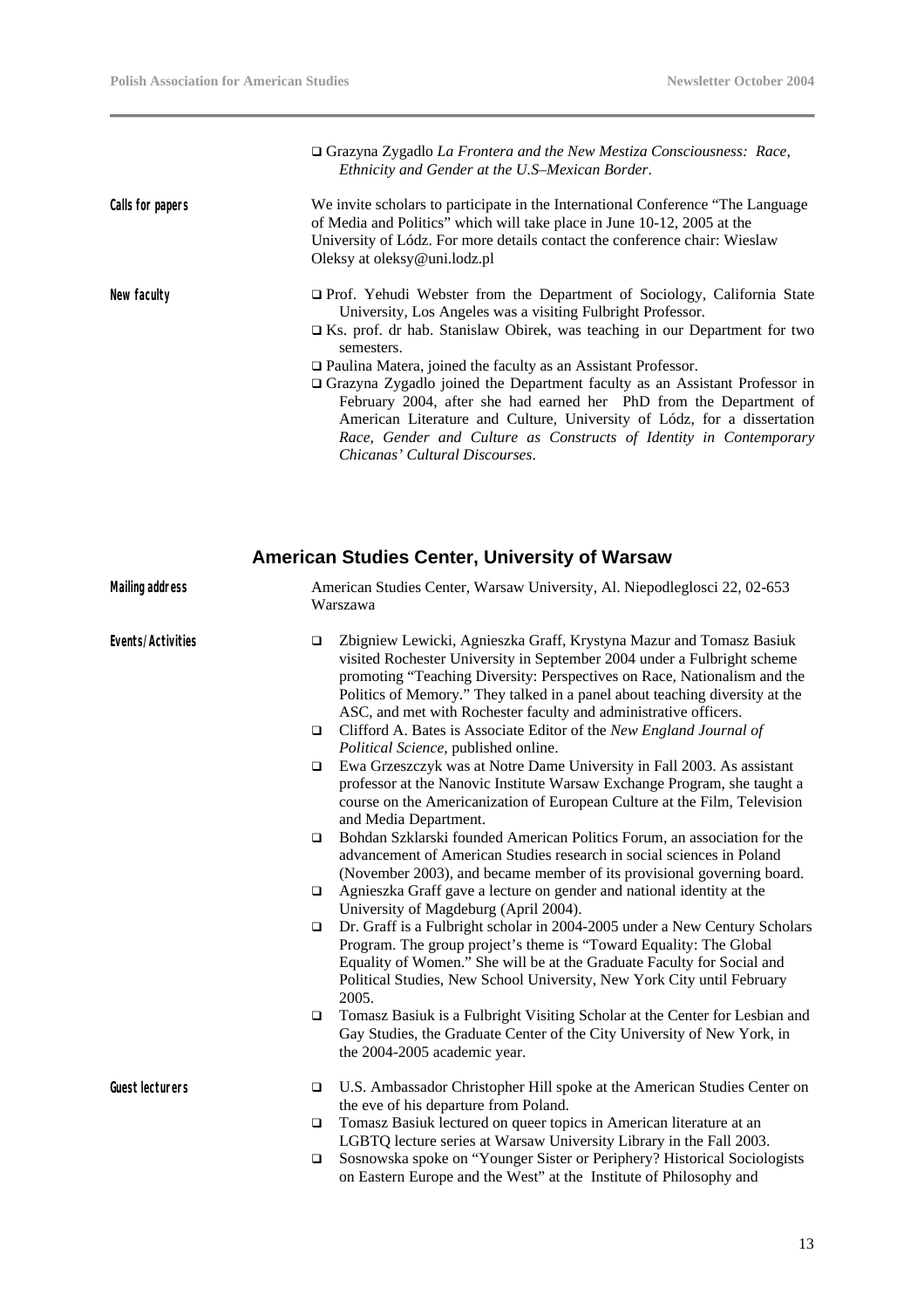Sociology, Polish Academy of Sciences, June 2004.

□ Bohdan Szklarski presented "Sending Signals from the White House: Symbolic Presidential Leadership in the 'mediocratic' public sphere" at the Freie Universitaet Berlin, John F. Kennedy Institute, June 2004.

Conferences **□** The ASC hosted a conference on John F. Kennedy: The Man and the Myth, commemorating the  $40<sup>th</sup>$  anniversary of the assassination (November 2003). Papers by ASC faculty were Malgorzata Gajda-Laszewska's "A wellguided romance: JFK's art of mastering the media," Bohdan Szklarski's "The Kennedy Mystique: Explorations in Political Life After Death," and Grzegorz Kostrzewa-Zorbas' "The Ultimate Unilateralist."

- q Tomasz Basiuk and Krystyna Mazur took part in the the "Europe Without Homophobia" conference in Wroclaw, May 2004. Dr. Basiuk's paper was on "Edmund White's 'First European'"; Dr. Mazur's was: "Before homophobia as we know it: performative identities of the good  $g(r)$ ay poet."
- q Dr. Basiuk gave a paper on "Exposures: American Gay Men's Autobiography" at the East-West Conference at Goethe University, Frankfurt, June 2004.
- q Dr. Basiuk participated in a Gender Studies Session at the Central European University, Budapest, in March 2004. He spoke on gender and queer studies in Poland.
- $\Box$  Andrzej Filipiak participated in the conference "New Directions in American Politics" organized by the University of Lódz and the American Politics Forum, where he presented a paper titled "The Values We (No Longer) Share: Civilizational Roots of the Current Tensions between the United States and Europe."
- □ Ewa Grzeszczyk presented on "The Question of Culture" at the American Sociological Association's 98<sup>th</sup> Annual Meeting in Atlanta, Georgia, in August 2003.
- □ Dr. Grzeszczyk also gave a paper on "Consuming America" at the 12th Polish Sociology Convention "Polska w Europie: uwarunkowania i perspektywy" in Poznan, September 2004.
- q Krystyna Mazur presented a paper on "Les Poetesses in Exile" at the EAAS Conference in Prague, April 2004.
- $\Box$  Dr. Mazur participated in the English Institute conference on "Repetition" at Harvard University, September 2004.
- q Anna Sosnowska chaired the Post-Transition Migration panel on "Four Empires and an Enlargement. States, Societies and Individuals: Transfiguring Perspectives and Images of Central and Eastern Europe" at the 5<sup>th</sup> Annual Postgraduate Conference on Central and Eastern Europe, School of Slavonic and East European Studies, University College London, London, November 2003.
- □ Dr. Sosnowska presented a paper on "Is the US a Classless Society?" at the "New Directions in American Politics" Conference of the American Politics Forum in Lódz, November 2003.
- □ Bohdan Szklarski presented a paper titled "Wyborcy, partie i Kongres slabosci i zalety amerykanskiego systemu wyborczego" (Congress, Elections and the Electorate – Pros and Cons of the American Electoral Law) at a conference on ballot-counting systems organized by Wyzsza Szkola Ekonomii i Administracji im. Edwarda Lipinskiego in Kielce, March 2003.
- q Dr. Szklarski presented on "Teaching Social Sciences as a Narrative" at the EpsNET Plenary Conference at Charles University, Prague, June 2004.
- q Dr. Szklarski gave a paper on "Brave Words No Deeds: Avoiding Politics in the White House" at Palacky University, Olomouc, August-September 2004.

**Publications q** A book of conference papers entitled *John F. Kennedy: the Man and the Myth* was co-edited by Zbigniew Lewicki and Agnieszka Graff (ASC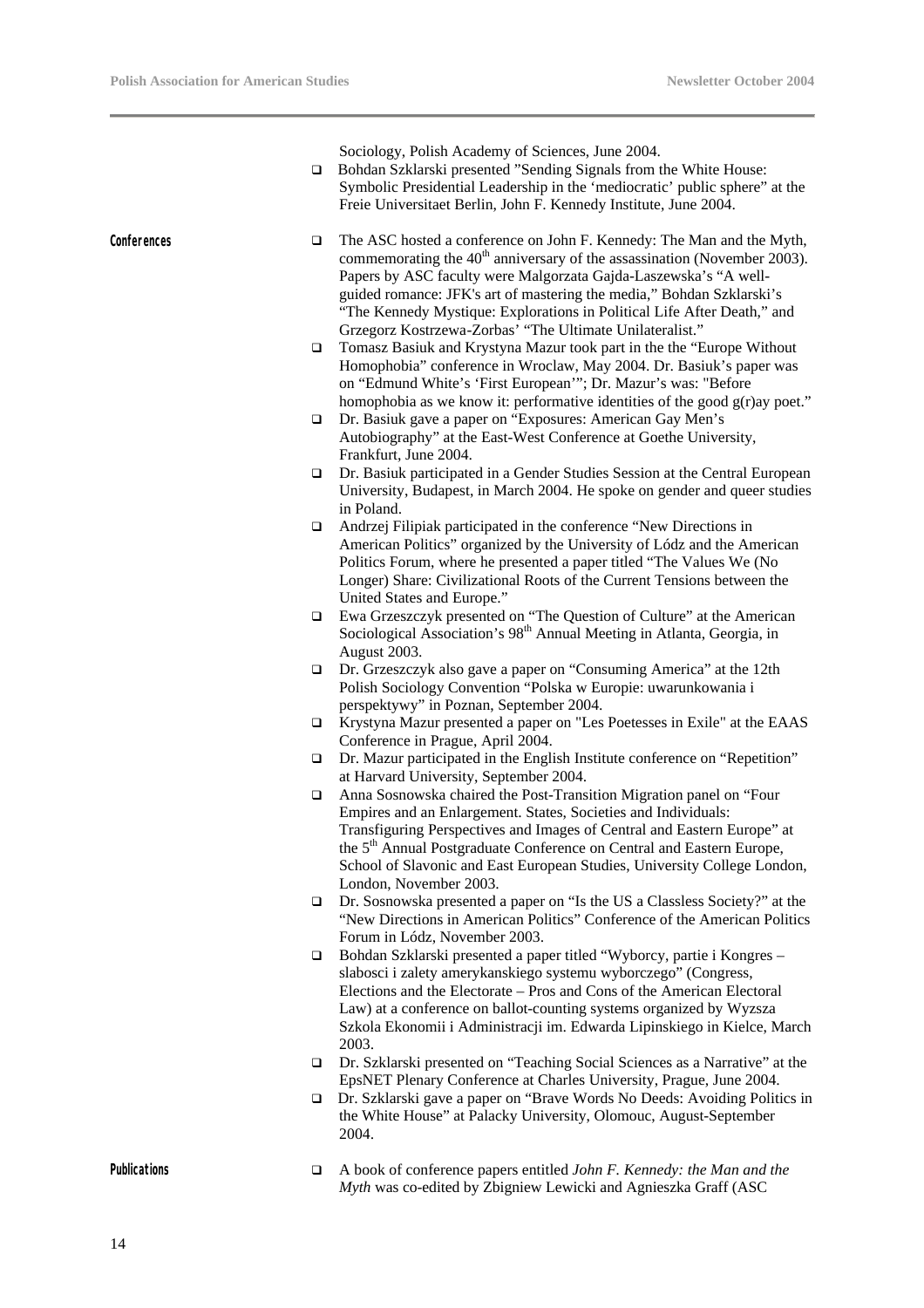monographs series).

- q *American Studies* vol. xxi was published. It includes two book reviews by ASC faculty: Agnieszka Graff reviewed Agnieszka Salska (ed.) *Historia Literatury Amerykanskiej XX wieku* (American literary history in the 20th century), Cracow: Universitas 2003, and Anna Sosnowska reviewed Tadeusz Paleczny's *Wspólczesne spoleczenstwo amerykanskie w perspektywie socjologicznej* (Contemporary American Society in a Sociological Perspective), Cracow: Jagiellonian UP, 2002.
- $\Box$  Clifford A. Bates published a book review on the role of entitlements in early American Political History for the *Law and Politics Book Review* and 5 book notes on various books of Political Theory for *Political Studies Review*.
- □ Tomasz Basiuk, "Co ma gej do heteryka" was included in *Homofobia po polsku*. Zbigniew Sypniewski and Blazej Warkocki, eds. Warsaw: sic! 2004.
- $\Box$  Tomasz Basiuk, "Sluszny gniew jako strategia polityczna aktywizmu progejowskiego w Stanach Zjednoczonych i w Polsce." *Anatomia gniewu: emocje negatywne w jezykach i kulturach swiata.* Anna Duszak and Nina Pawlak, eds. Warsaw UP, 2003.
- □ Andrzej Filipiak, "Katolik a liberalna demokracja. Dwie falszywe postawy." *Przeglad powszechny* 10/2003 (Warsaw: Prowincja Wielkopolsko-Mazowiecka Towarzystwa Jezusowego, 2003).
- q Andrzej Filipiak, ''The Struggle for Civil Rights in the United States. From Meritocratism to Egalitarianism," *American Studies*, vol. xx.
- q Ewa Grzeszczyk, "Mlodzi ludzie kariery jako srodowisko wzorotwórcze." *Los i wybór. Pamietnik XI Ogólnopolskiego Zjazdu Socjologicznego*, A. Kojder i K. Z. Sowa (eds.), Rzeszów UP, 2003.
- q Ewa Grzeszczyk, ''Bobos, milkies i postmaterialisci w poszukiwaniu poczucia wiezi: amerykanskie wzory i polska rzeczywistosc." *Niepokoje polskie*. H. Domanski, A. Ostrowska, A. Rychard (eds.), Warsaw: IFiS PAN, 2004.
- q Anna Misiak, "Cenzura filmowa po Zjezdzie w Wisle." *Kwartalnik Filmowy* 43/2003: 93-102.
- q Anna Misiak, "Aleksander Ford and Film Censorship in Poland after 1945." *Kinema* (Fall 2003): 19-31.
- q Anna Misiak, "Controlling Hitchcock: American Productions and Hollywood Censorship." *Proceedings of the Southwest/Texas Popular & American Culture Association (SW/TEX PCA/ACA),* Years 2000-2003: 1175- 1187 (CD-ROM).
- q Anna Sosnowska, *Zrozumiec zacofanie. Spory historyków o Europe Wschodnia (1947-1994)*. Warsaw: Wydawnictwo TRIO, 2004.
- q Anna Sosnowska, "Acquiescent versus Humiliated Periphery: Global Attitudes, Political Ideologies and Economic Interests in Polish Politics." *Regional Issues in Polish Politics,* London: SSEES, Occasional Paper Series No. 60, 2003: 117-135.

- New courses **q** Ewa Grzeszczyk developed a lecture course on American Society and **Culture** 
	- □ Tomasz Basiuk offered an elective, "American Receptions of the Holocaust," which he taught in parallel with Martin Klepper at Hamburg University: Warsaw and Hamburg students met in Berlin for a 3-day conference (January 2004).
	- $\Box$  More than a dozen new courses are being offered this academic year, also by new faculty.

**New faculty** Prof. Marek Wilczynski has joined the ASC faculty on a part-time basis. Other new faculty include Dr. Anna Jarczewska-Romaniuk (US foreign policy, recent Ph.D. from Warsaw University's English Institute), Dr. Joanna Stryjczyk (cultural studies), Dr. Marek Szopski (sociology), Dr. Gabriela Switek (art and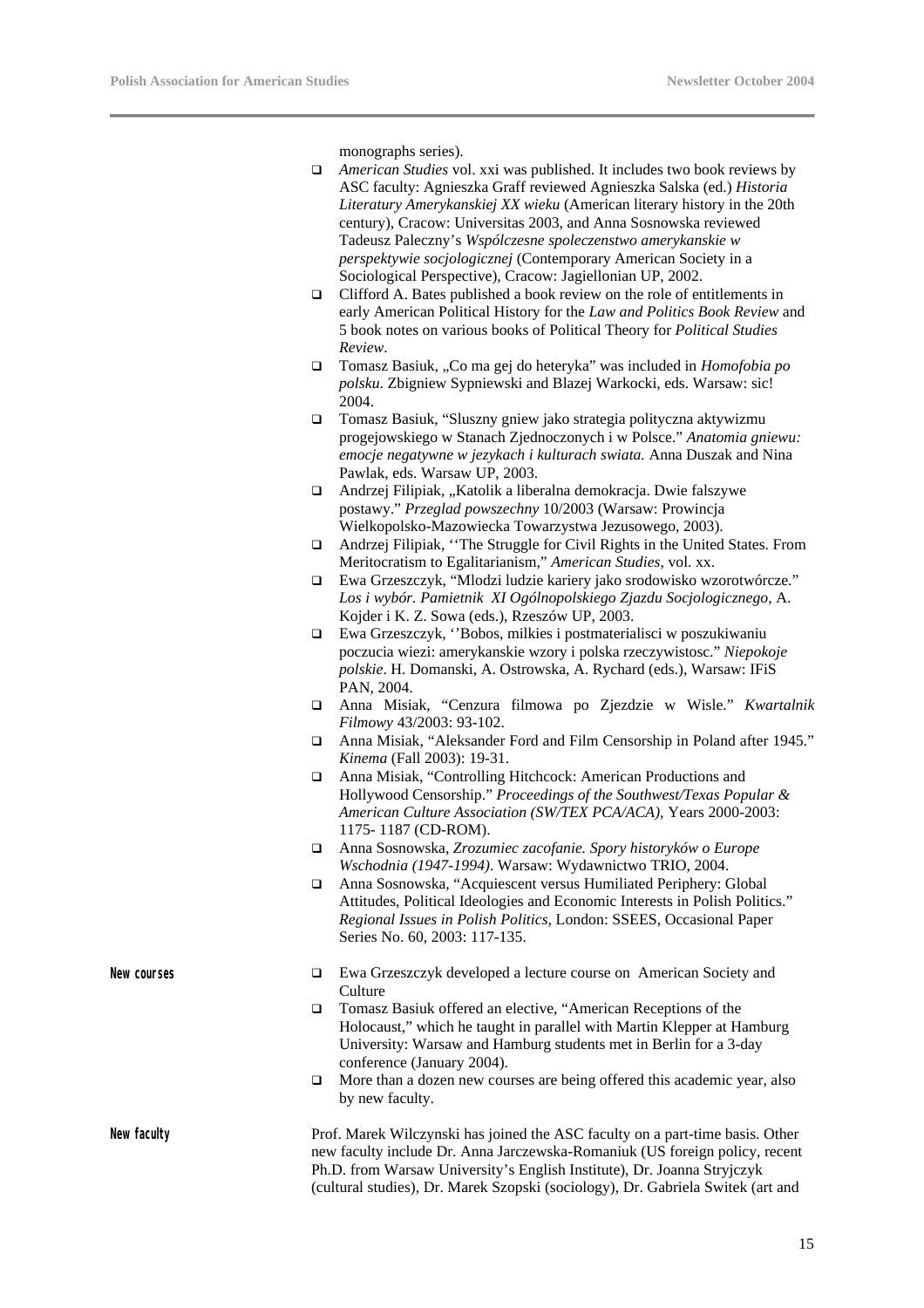|                        | architecture), Dr. Radoslaw Wolniak (US economy), Ms. Anna Misiak, M.A.<br>(film studies), Rev. Kerry Purselle, M. Div. (religion), Mr. Konrad Walewski,<br>M.A. (literature), Ms. Agnieszka Weinar, M.A. (immigrant studies, former<br>Fulbright visiting scholar at UCB), and Mr. Bartosz Weglarczyk,<br>M.A.(journalism, former Gazeta Wyborcza correspondent in Washington, D.C.). |
|------------------------|----------------------------------------------------------------------------------------------------------------------------------------------------------------------------------------------------------------------------------------------------------------------------------------------------------------------------------------------------------------------------------------|
| Call for papers        | The ASC and Rochester University will co-sponsor a conference on public<br>▫<br>memory at Warsaw University in March 2005. Dr. Ewa Grzeszczyk is the<br>liaison for this event: ejgrzesz@uw.edu.pl<br>Tomasz Basiuk is co-editor of a new internet journal devoted to queer<br>$\Box$                                                                                                  |
|                        | studies, provisionally titled inter alia. tbasiuk@uw.edu.pl                                                                                                                                                                                                                                                                                                                            |
|                        | <b>Institute of English Studies, University of Rzeszów</b>                                                                                                                                                                                                                                                                                                                             |
| <b>Mailing address</b> | Institute of English Studies, University of Rzeszów, Al. Rejtana 16 B, 35-959<br>Rzeszów, tel. (+48 17) 872 12 14<br>http://www.univ.rzeszow.pl/instytut_fil_ang.php?id=index                                                                                                                                                                                                          |
| Publications           | Malgorzata Martynuska. "The Portrait of Irish immigrant women in the<br>▫<br>United States, 1880-1930." Studia Anglica Resoviensia. 2. Rzeszów:<br>Wydawnictwo Uniwersytetu Rzeszowskiego, 2003. 143-150.                                                                                                                                                                              |
|                        | <b>D</b> Damian S Pyrkosz "Political Decision-Making Process: The Case of                                                                                                                                                                                                                                                                                                              |

q Damian S. Pyrkosz. "Political Decision-Making Process: The Case of American Agricultural Policy." *Studia Anglica Resoviensia.* 2. Rzeszów: Wydawnictwo Uniwersytetu Rzeszowskiego, 2003. 160-172.

## **Department of American Literature and Culture, University of Silesia**

| <b>Mailing address</b> |        | Department of American Literature and Culture, Institute of British and<br>American Culture and Literature, University of Silesia, ul. Zytnia 10<br>41-205 Sosnowiec, fax: +48(32)2917417, tel: +48(32)2917322;<br>$+48(32)2691892$<br>http://amerykanistyka.us.edu.pl<br>http://american-studies.us.edu.pl |
|------------------------|--------|-------------------------------------------------------------------------------------------------------------------------------------------------------------------------------------------------------------------------------------------------------------------------------------------------------------|
| Events and activities  |        | 13 <sup>th</sup> July 2004, Agnieszka Sawicz-Wozniakowska defended her Ph.D.<br>dissertation entitled "Religious Inspirations in 20 <sup>th</sup> Century American Drama"<br>supervised by Prof. US dr hab. Teresa Pyzik                                                                                    |
| Publications           | $\Box$ | Teresa Pyzik, (ed.), Wielkie tematy literatury amerykanskiej. Tom II:<br>Granica, Pogranicze, Zachód, (Katowice: Wydawnictwo Uniwersytetu<br>Slaskiego, 2004).                                                                                                                                              |
|                        | $\Box$ | Krzysztof Kowalczyk-Twarowski, "Imperialne przestworza, spolegliwi<br>tubylcy: Polska, Rosja, RPA." in: $Er(r)go$ Nr 8 1/2004.                                                                                                                                                                              |
|                        | $\Box$ | Krzysztof Kowalczyk-Twarowski, Introduction to Adrianne Kalfopoulou,<br>Figa, (Bielsko Biala: Wyzsza Szkola Ekonomiczna Humanistyczna, 2003.                                                                                                                                                                |
|                        | $\Box$ | Aleksandra Podgórniak, Realizm magiczny jako strategia postkolonialna,<br>in: $Er(r)go$ Nr 8 1/2004                                                                                                                                                                                                         |
|                        | $\Box$ | Agnieszka Sawicz-Wozniakowska, "Dramat religijny Maxwella<br>Andersona." in: Zeszyty naukowo-dydaktyczne NKJO w Zabrzu, (Zabrze:<br>Nauczycielskie Kolegium Jezyków Obcych w Zabrzu, M Studio, 2004).                                                                                                       |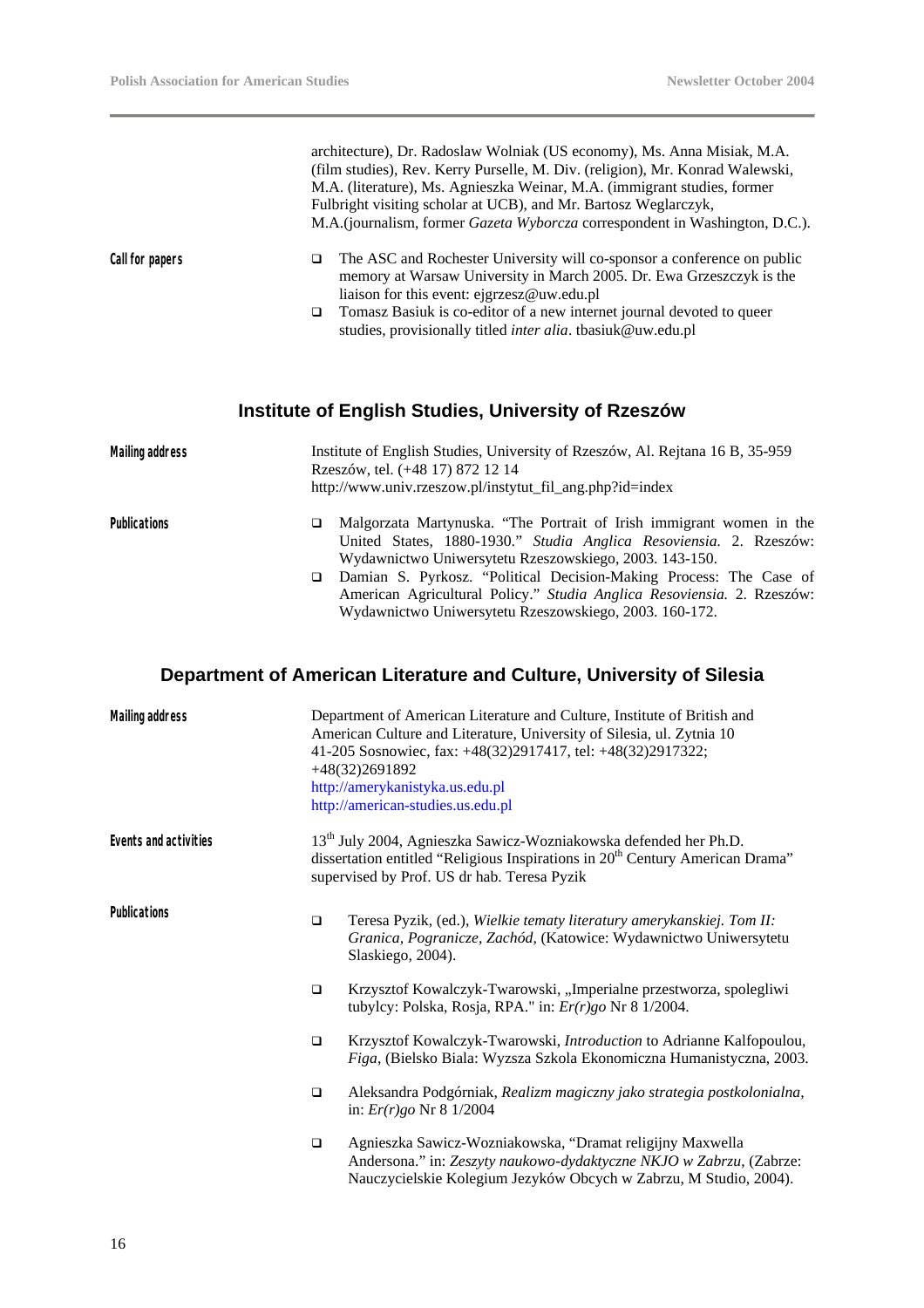|                        | $\Box$                                                                                                                                                                                                                                                                                                                                                                                                      | Agnieszka Sawicz-Wozniakowska, review of : Wielkie tematy literatury<br>amerykanskiej. T.1. Bóg, wiara, religia, red. Teresa Pyzik, Wydawnictwo<br>Uniwersytetu Slaskiego, 2003. in: Ekonomia i Humanistyka, Kwartalnik<br>Wyzszej Szkoly Ekonomiczno-Humanistycznej w Bielsku-Bialej.                                                                                                                                                                                                                                                                                                                                                                                                                                                                         |
|------------------------|-------------------------------------------------------------------------------------------------------------------------------------------------------------------------------------------------------------------------------------------------------------------------------------------------------------------------------------------------------------------------------------------------------------|----------------------------------------------------------------------------------------------------------------------------------------------------------------------------------------------------------------------------------------------------------------------------------------------------------------------------------------------------------------------------------------------------------------------------------------------------------------------------------------------------------------------------------------------------------------------------------------------------------------------------------------------------------------------------------------------------------------------------------------------------------------|
| Conferences            | ❏<br>❏<br>$\Box$                                                                                                                                                                                                                                                                                                                                                                                            | Magda Slonka: June 23 -25, 2004; Conference "Autobiography and<br>Biography: Constructions of the Self in Literary, Historical and Cultural<br>Texts" organized by Kolegium Jezykow Obcych przy Uniwersytecie im.<br>Adama Mickiewicza in Poznan; presentation: "Mnemotechnics of Place:<br>Paul Auster's The Book of Memory<br>Jarek Szurman: July 20-25, 2004; International Ballad Commission /<br>Kommission fur Volksdichtung / SIEF Conference, Riga, Latvia,<br>presentation: Ballad Scholarship in Poland<br>Jarek Szurman: May 20-22, 2004; Annual Conference of the Institute of<br>British and American Literature and Culture, University of Silesia;<br>presentation: Anglo/American Ballad Scholarship: Changing Attitudes and<br>Approaches (I) |
| New faculty            | $\Box$                                                                                                                                                                                                                                                                                                                                                                                                      | Sonia Caputa, M.A. who specializes in American immigrant literature                                                                                                                                                                                                                                                                                                                                                                                                                                                                                                                                                                                                                                                                                            |
| New courses            | $\Box$<br>$\Box$<br>$\Box$                                                                                                                                                                                                                                                                                                                                                                                  | Pawel Jedrzejko: American Identity and American Literature. From<br>Franklin to Melville.<br>Teresa Pyzik: The Contribution of American Arts to the Processes of<br>Shaping American Culture. A Historical Approach.<br>Piotr Dziedzic: From Modernism to Postmodernism and Back.                                                                                                                                                                                                                                                                                                                                                                                                                                                                              |
| Calls for papers       | We are preparing the third volume of Wielkie Tematy Literatury Amerykanskiej:<br>Miasteczka, Miasta, Metropolie. Deadline for submissions: end of December<br>2004. For further details please contact:<br>Prof. US dr hab. Teresa Pyzik<br>University of Silesia, Department of American Literature and Culture<br>ul. Zytnia 10<br>41-205 Sosnowiec<br><b>POLAND</b><br>e-mail: pyzik@ares.fils.us.edu.pl |                                                                                                                                                                                                                                                                                                                                                                                                                                                                                                                                                                                                                                                                                                                                                                |
| <b>Guest lecturers</b> | $\Box$                                                                                                                                                                                                                                                                                                                                                                                                      | 14 <sup>th</sup> May 2004 Dr Tom Gladsky lectured on the Western Fiction: the<br>American West in literature and film                                                                                                                                                                                                                                                                                                                                                                                                                                                                                                                                                                                                                                          |

## **English Philology Department, Szczecin University**

| Mailing address of the department,<br>center, etc. |             | English Philology Department, Szczecin University<br>Al. Paistów 40B, 71-065 Szczecin<br>http://www.kfa.univ.szczecin.pl; Email: kfa@univ.szczecin.pl                                                                                                                                                                                                                                                                                        |
|----------------------------------------------------|-------------|----------------------------------------------------------------------------------------------------------------------------------------------------------------------------------------------------------------------------------------------------------------------------------------------------------------------------------------------------------------------------------------------------------------------------------------------|
| Events/Activities                                  | □<br>□<br>□ | Dr Julitta Rydlewska- Organized the "12th Symposium on Education for<br>Peace, Justice and Human Rights", Szczecin, 5-12 September 2004<br>Anna Lakowicz- Dopiera received teacher's grant within the<br>Socrates/Erasmus Program at the Ernst-Moritz-Arndt Universität in<br>Greifswald, Germany<br>Renata Nowaczewska- "(Re) Discovering America"- interview in The<br><i>Gateway</i> , the IUPUI University Library Newsletter, Fall 2003 |
| Conferences                                        | □           | Anna Lakowicz-Dopiera- X-2003 - Obrzycko- British and American<br>Studies Seminar; Mythologies: From Construction to Transgression –<br>paper: "Portrait of an American in Polish Literary Canon for Secondary                                                                                                                                                                                                                               |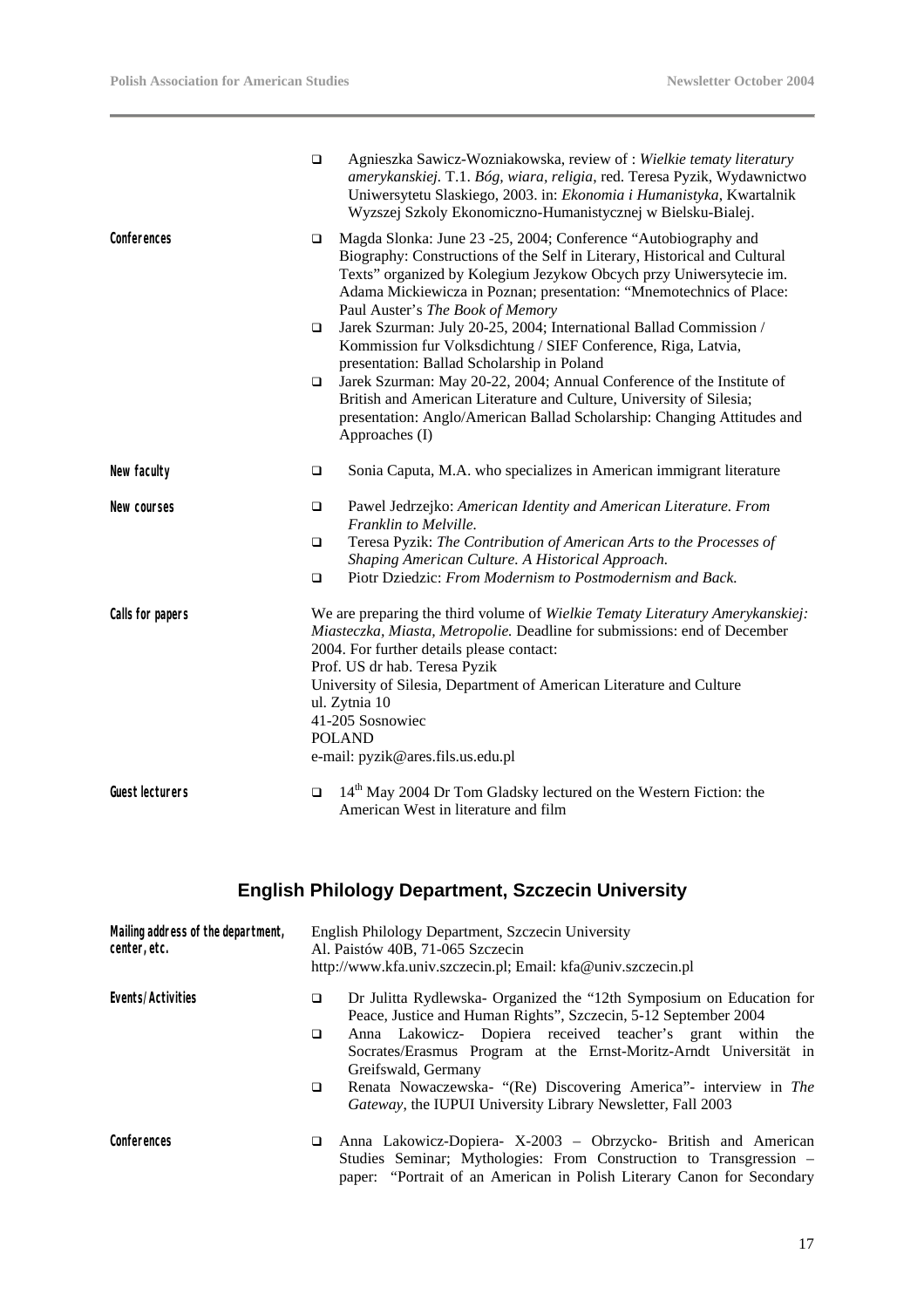Schools."

- $\Box$  Anna Lakowicz- Dopiera- VI-2004 Obrzycko British and American Studies Seminar; Autobiography and Biography: Construction of the Self in Literary, Historical and Cultural Texts – paper: "The American Experience in Memories of Teresa Holówka and Grzegorz Musial."
- q Renata Nowaczewska- PAAS Conference -America: The Natural and the Artificial, Poznan, October, 2003- paper "Benevolent giving- the 'natural' need to share or the 'artificial' cure for the conscience?"
- q Renata Nowaczewska took part in the EAAS conference in Prague- "America in the Course of Human Events: Presentations and Interpretations."
- q Renata Nowaczewska delivered a paper "Prywatna dobroczynnosc i opieka spoleczna wobec Kryzysu Gospodarczego w latach 1929-37 ( w swietle raportów fundacji filantropijnych)"("Private philanthropy and social work during the Great Depression, years 1929-37, in view of foundation reports") at the I Forum of Advanced Studies on the USA (I Forum Zaawansowanych Studiów nad Stanami Zjednoczonymi im. Profesora Andrzeja Bartnickeigo), Pultusk, June 2004
- q Beata Zawadka- PAAS Conference, Poznan, 2003- paper "Being a Single Woman in the  $20<sup>th</sup>$  Century South – No More an Artificial State? – on the Basis of 'Their Losses' by Peter Taylor."
- q Beata Zawadka delivered a paper "New England and the Urban North-East," at an international conference *The Many American Wests,* Department of American Literature and Culture, the University of Lódz, September 2004
- **Publications q** Anna Gonerko- Frej, rozdzial "Culture In Foreign Language Teaching: The European Dimension", w: *Nation and Language: Modern Aspects of Socio-Linguistic Development* ( International Conference Proeceedings), Kaunas University of Technology, Panevezys Institute Centre of Languages, Kaunas, 2004,
	- q Anna Lakowicz- Dopiera, "Portret Amerykanina w wybranych podrecznikach do nauki jezyka angielskiego*."Dialog kultur w nowej Europie. Historia. Literatura. Jezyk*. Szczecin 2003
	- q Renata Nowaczewska "Metodologia sporzadzania rankingów najbogatszych Amerykanów oraz fundacji filantropijnych w XX wieku." ("The Methodology of the Rankings of the Richest Americans and Philanthropic Foundations in the 20<sup>th</sup> century.") *Dzieje Najnowsze*, Warszawa 2003, 2

#### **American Literature Section, Institute of English Studies, University of Warsaw**

| Mailing address   |   | Zaklad Literatury Amerykanskiej, Instytut Anglistyki UW, ul. Nowy Swiat 4, 00-<br>497 Warsaw                                                                                                                                                                                                                                                                                                                                                                      |  |
|-------------------|---|-------------------------------------------------------------------------------------------------------------------------------------------------------------------------------------------------------------------------------------------------------------------------------------------------------------------------------------------------------------------------------------------------------------------------------------------------------------------|--|
| Events/Activities | □ | Nancy Burke has been awarded a medal from the Ministry of Education<br>(Medal Komisji Edukacji Narodowej) in recognition of her<br>accomplishments as a scholar and an academic teacher. Congratulations!!!                                                                                                                                                                                                                                                       |  |
|                   | □ | Kultura, tekst, ideologia. Dyskursy współczesnej amerykanistyki, edited by<br>Agata Preis-Smith, was published in June by Universitas in the well-known<br>series "Horyzonty nowoczesnosci." The book is an anthology of Polish<br>translations of essays illustrating recent tendencies in American literary and<br>culture criticism. Among the authors whose essays are included in the<br>anthology there are Edward Said, Sacvan Bercovitch, Giles Gunn, Leo |  |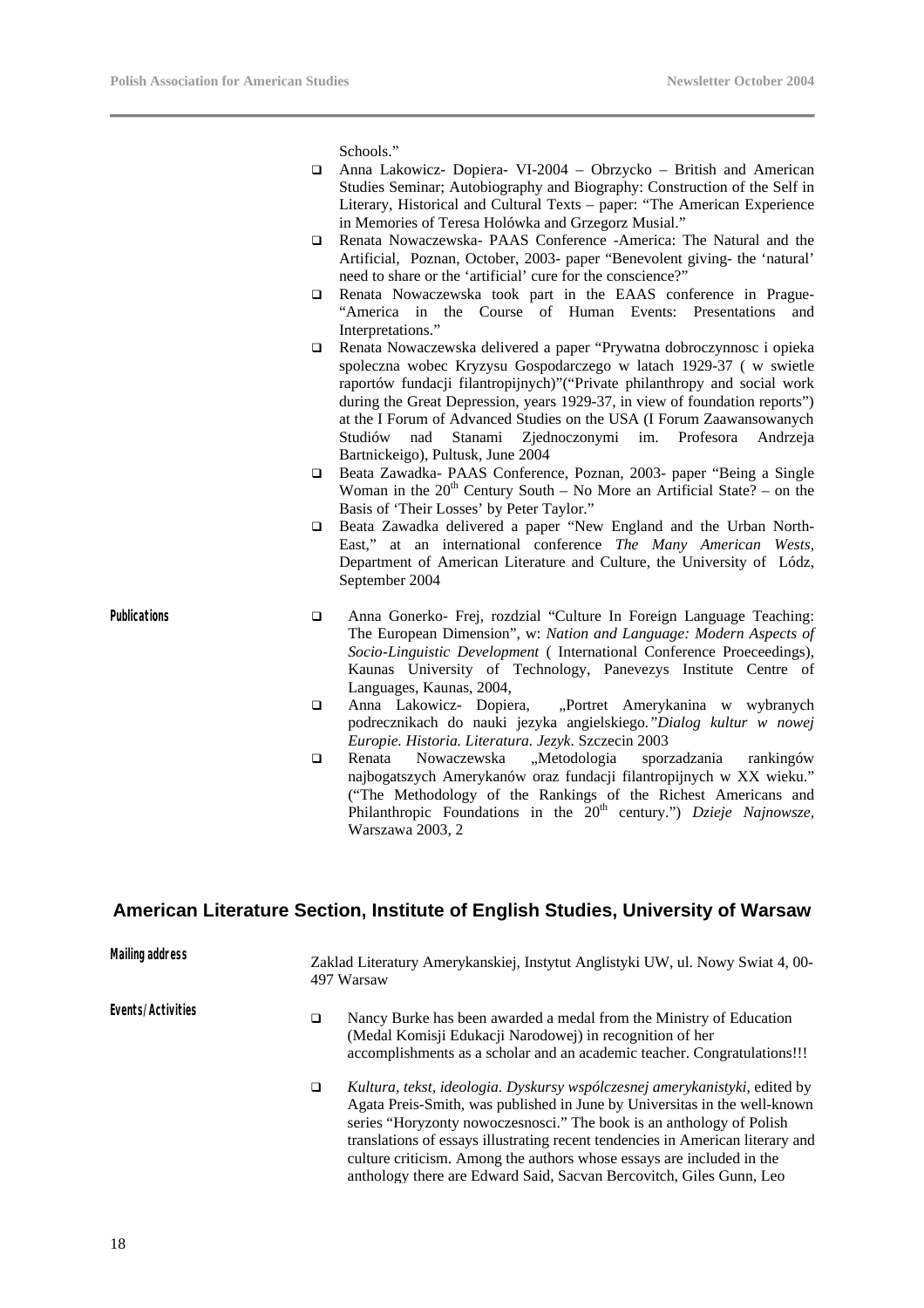Marx, Myra Jehlen, Henry Louis Gates, Jr., Larry McCaffery, and others.

- q The volume entitled *The Poetics of America: Explorations in the Literature and Culture of the United States*, edited by Agata Preis-Smith and Marek Paryz, will be coming out in Autumn. The book will contain articles written by the staff members of the American Literature Department as well as by several American scholars, former Fulbright professors in Poland and Germany. This publishing project has been supported by the Polish-U.S. Fulbright Commission in Warsaw.
- q In December 2003, Julia Fiedorczuk defended her doctoral dissertation on Laura Riding. The thesis was supervised by Agata Preis-Smith and reviewed by Jerzy Kutnik and Jacek Wisniewski. Julia Fiedorczuk and Agnieszka Bedingfield, who has lately returned from a scholarship at Berkeley, are now full-time lecturers in the American Literature Department.
- □ In November 2003, the Canadian Embassy in Warsaw hosted an event launching the new poetry book by Nancy Burke, entitled *Wypalona ziemia / Scorched Earth*. Among the guests there were Miroslawa Buchholtz, who gave a speech on Nancy Burke's poetry, and the actress Teresa Budzisz-Krzyzanowska, who read selected poems.
- q In April, Julia Fiedorczuk published her second book of poems entitled *Bio*. Julia's publisher, Biuro Literackie based in Wroclaw, also brought out a new poetry book by Tadeusz Pióro, *Piesni milosne*. Julia and Tadeusz gave readings from their new volumes at the poetry festival in Wroclaw last Spring.
- $\Box$  In September, Julia Fiedorczuk participated in a festival of young European poets "Days of Poetry and Wine," held in Medana, Slovenia. English and Slovenian translations of Julia's poems appeared in an anthology prepared for this event.
- $\Box$  Julia Fiedorczuk has started publishing literary essays on the web page of Biuro Literackie. The texts will appear under the title "Biuro Zywych Listów." The first two pieces can already be read at www.biuroliterackie.pl.
- $\Box$  Tadeusz Pióro has recently participated in three major literary events abroad: Prague International Poetry Festival (May), Dublin Literary Festival (June), and Kasteel Groenewald in Baarm, the Netherlands (September).
- $\Box$  In the academic year 2004-2005, Mikolaj Wisniewski will be a junior Fulbright scholar at Berkeley, doing research for his doctoral dissertation on the Orphic myth in American romantic and modernist poetry.
- $\Box$  Stanislaw Giezynski spent last August at the JFK Institute in Berlin, where he conducted research for his doctoral project on American postmodern science fiction.
- □ Nancy Burke has been appointed member of the Advisory Board of the *International Journal of Canadian Studies* for the years 2004-2007.
- □ Nancy Burke has recently given a lecture on "Polish and Canadian Jewish Relations in Literature, in the Past and in the Present" in the Jewish Institute of Concordia University, Montreal.
- $\Box$  Julia Fiedorczuk has contributed an article on Laura Riding to the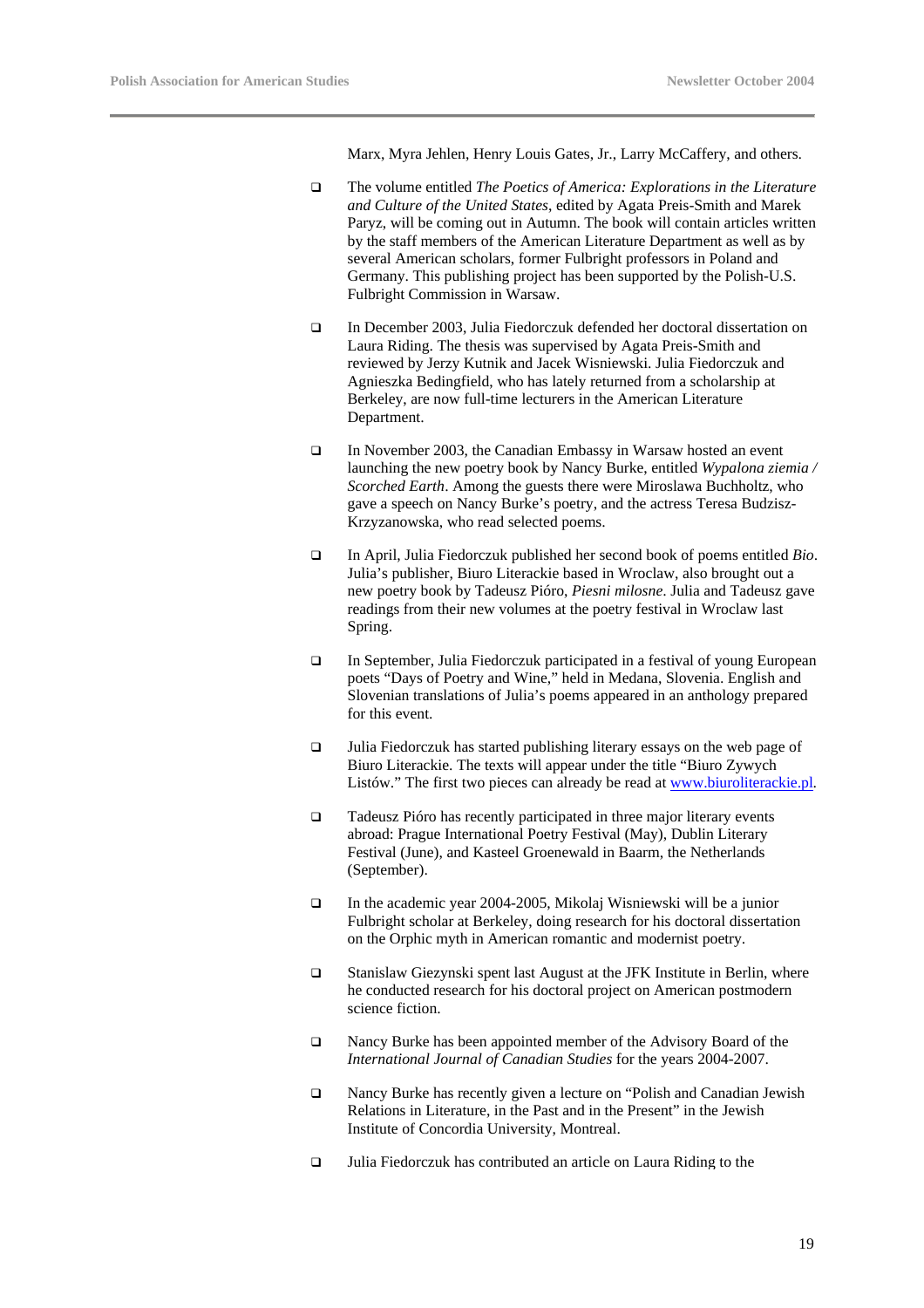forthcoming *Greenwood Encyclopedia of American Poetry*.

Marek Paryz has written fourteen entries on American writers, among others on S. Sontag, W. Styron, K. Vonnegut, R.P. Warren, and W. Whitman, for *Wielka Encyklopedia Powszechna PWN*.

| <b>Guest lecturers</b> | $\Box$ | In May, the American Literature Department hosted two lectures delivered<br>by Canadian writers: Myrna Kostash and Ewa Stachniak.                                                                                                                                                                                                                                                                                                                                                                                      |
|------------------------|--------|------------------------------------------------------------------------------------------------------------------------------------------------------------------------------------------------------------------------------------------------------------------------------------------------------------------------------------------------------------------------------------------------------------------------------------------------------------------------------------------------------------------------|
| Conferences            | $\Box$ | In November 2003, Marek Paryz participated in the conference "Between<br>Literature and Medicine," held in Lublin. He read a paper on "Doctors,<br>Patients and the Language of Medicine in the Works of Edgar Allan Poe<br>and Nathaniel Hawthorne."                                                                                                                                                                                                                                                                  |
|                        | $\Box$ | During her stay at Berkeley as a junior Fulbright scholar, Agnieszka<br>Bedingfield presented a paper entitled "Across the Linguistic Frontiers:<br>From Mother-tongue to Fatherland" at the MELUS Conference in San<br>Antonio in March and attended the conference "Con/Vergences: Critical<br>Interventions in the Politics of Race and Gender" in Berkeley in February.                                                                                                                                            |
|                        | $\Box$ | In February, Justyna Wlodarczyk made a presentation entitled "Lifeboat.<br>Women on Waves and the Waves of Polish Feminism" at the conference<br>"Global Feminism: A Dialogue with Young Leaders," held in Toronto.                                                                                                                                                                                                                                                                                                    |
|                        | $\Box$ | Nancy Burke read papers at the conference "Interdisciplinary Approaches<br>to Short Fiction Theory and Criticism" in Salamanca in March and at the<br>Central European and Polish International Conference of Canadian Studies<br>in Kraków in May. The former presentation dealt with "Searching for<br>Identity: An Examination of Short Stories by Selected Ethnic Writers in<br>Canada" and the latter with "Retrieving Memory: Representations of Past<br>and Present in Ashes and Miracles and Honey and Ashes." |
|                        | $\Box$ | Agata Preis-Smith attended the 2004 EAAS Conference in Prague, where<br>she presented a paper entitled "From Metonymy to Metaphor: The Rhetoric<br>of Charles Reznikoff's Holocaust."                                                                                                                                                                                                                                                                                                                                  |
|                        | $\Box$ | In April, Tadeusz Pióro participated in a conference on translation studies<br>organized by the English Institute of the Jagiellonian University, Kraków.<br>The topic of his presentation was "Altered State. The New Polish Poetry:<br>Three Editors, Six Translators, Twenty Five Poets."                                                                                                                                                                                                                           |
| <b>Publications</b>    |        | <b>Agata Preis-Smith:</b><br>Kultura, tekst, ideologia. Dyskursy wspólczesnej amerykanistyki. Horyzonty<br>Nowoczesnosci 32. Kraków: Universitas, 2004.                                                                                                                                                                                                                                                                                                                                                                |
|                        |        | "Female Transgression and the Tourist Gaze in Elizabeth Bishop's 'Pink Dog'<br>('Good-Bye to Rio')." Traveling Subjects: American Journeys in Space and<br>Time. Ed. Dominika Ferens, Justyna Kociatkiewicz, Elzbieta Klimek-Dominiak.                                                                                                                                                                                                                                                                                 |

**Nancy Burke**:

Kraków: Rabid, 2004.

"Postcolonial Identity as Portrayed in English Canadian Fiction." *PASE Papers in Literature and Culture. Proceedings of the Ninth Annual Conference of the Polish Association for the Study of English*. Ed. Joanna Burzynska, Danuta Stanulewicz. Gdansk: Wydawnictwo Uniwersytetu Gdanskiego, 2003.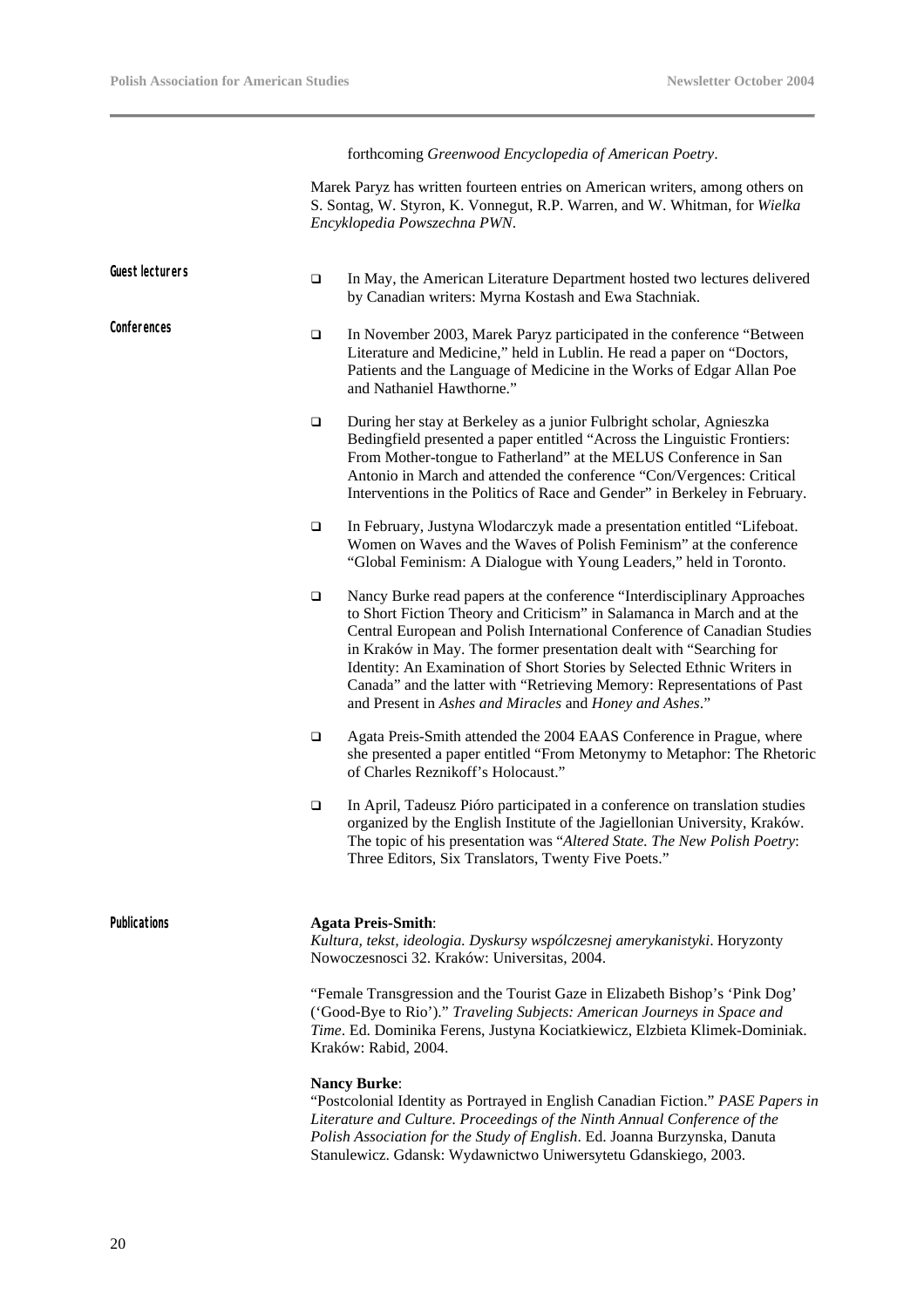"Cityscapes – Canadian Urban Space in Selected Fiction and Non-Fiction." *Place and Location – Studies in Environmental Aesthetics and Semiotics*. Ed. Viirve Sarapik, Kkadri Tuur. Tallin: Estonian Academy of Arts, 2003.

"The Storyteller and the Community." *Individual and Community – Canada in the 21st Century*. Ed. Monica Botter. Brno: Masaryk University Press, 2004.

#### **Agnieszka Bedingfield**:

"Trans-Memory and Diaspora: Memories of Europe and Asia in American Immigrant Narratives." *Sites of Ethnicity: Europe and the Americas*. Ed. William Boelhower, Racio G. Davis, Carmen Birkle. Heidelberg: Universitätsverlag Winter, 2004.

#### **Julia Fiedorczuk**:

"The Magic of Language: Laura Riding and Raymond Roussel." *PASE Papers in Literature and Culture. Proceedings of the Ninth Annual Conference of the Polish Association for the Study of English*. Ed. Joanna Burzynska, Danuta Stanulewicz. Gdansk: Wydawnictwo Uniwersytetu Gdanskiego, 2003.

#### **Zuzanna Ladyga**:

"Faking the Artificial in Donald Barthelme's *Paradise*." *American Studies*, XXI/2004.

#### **Stanislaw Giezynski**:

"Leaving the House – Exploration, Discovery and Agoraphobia in Mark Z. Danielewski's *House of Leaves*." *Traveling Subjects: American Journeys in Space and Time*. Ed. Dominika Ferens, Justyna Kociatkiewicz, Elzbieta Klimek-Dominiak. Kraków: Rabid, 2004.

#### **Tadeusz Pióro:**

" 'Owo kakao stworzenia': ku nowym przekladom *Ulissesa*." *Literatura na Swiecie*, 7-8/2004.

Translation of Zadie Smith's essay "The Limited Circle Is Pure." *Res Publica Nowa*, 3/2004.

#### **Marek Paryz**

"Ironic Parallels in J.M. Coetzee's *Disgrace*." *The Legacy of History. English and American Literature and the Significance of the Past*. Ed. Teresa Bela and Zygmunt Mazur. Kraków: Jagiellonian University Press, 2003.

"Elementy dyskursu medycznego w utworach Hermana Melville'a 'Bartleby' i *Billy Budd*." *Acta Philologica*, 29/2003.

"V. S. Naipaul's Travels in the American South." *Traveling Subjects: American Journeys in Space and Time*. Ed. Dominika Ferens, Justyna Kociatkiewicz, Elzbieta Klimek-Dominiak. Kraków: Rabid, 2004.

Review of *Reflections of the Master: The Reception of Henry James in Poland (1877-2000)* by Miroslawa Ziaja-Buchholtz. *Amerikastudien / American Studies*, 48:4/2003.

"*Hanba* jako powód do chwaly." *Literatura na Swiecie*, 3-4/2004.

Reviews of *Dialogi z Ameryka* by Józef Kwaterko and of the Polish editions of *In America* by Susan Sontag, *Life of Pi* by Yann Martel, *Color Purple* by Alice Walker, *Office of Innocence* by Thomas Keneally, *City of Home. Voices in Contemporary Australian Poetry*, *Seek My Face* by John Updike, *Anil's Ghost* by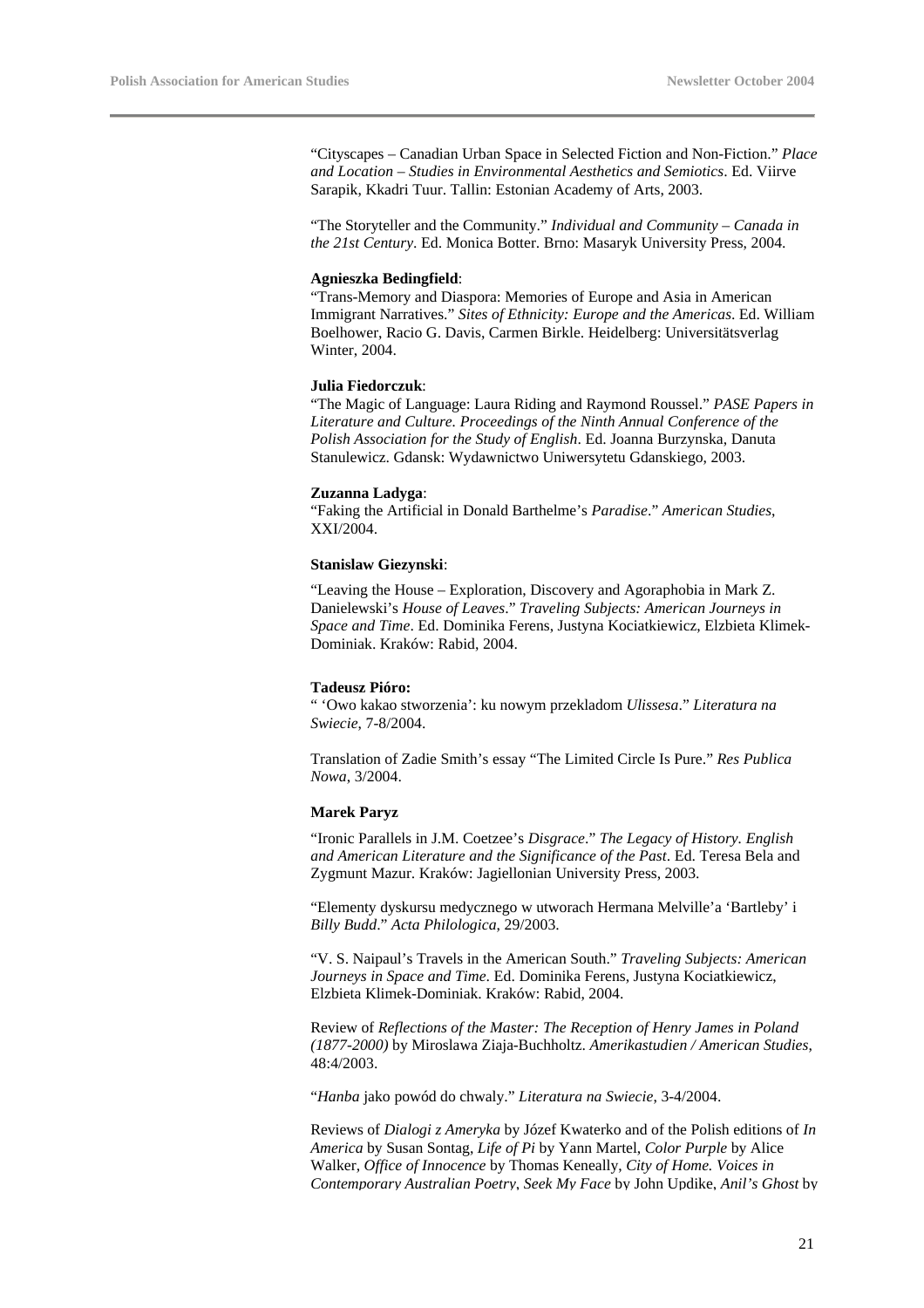Michael Ondaatje, *Human Stain* by Philip Roth, *The Autograph Man* by Zadie Smith, *Invisible Man* by Ralph Ellison, *Nowe Ksiazki* 12/2003, 1-10/2004, respectively.

| New faculty | <b>Joanna Ziarkowska</b> is a new doctoral student in the American Literature<br>Department. She takes interest in Native American writing. |
|-------------|---------------------------------------------------------------------------------------------------------------------------------------------|
| New courses | <b>Agnieszka Bedingfield:</b> Asian American Writers                                                                                        |

## **Institute Of English Studies, Section Of Cultures Of Anglo-Saxon Countries, University Of Warsaw**

| <b>Mailing address</b> | Institute Of English Studies, Section of Cultures of Anglo-Saxon Countries,<br>University Of Warsaw, 00 - 497 Warszawa, ul. Nowy Swiat 4 |                                                                                                                                                                                                                                                                                                                                                    |
|------------------------|------------------------------------------------------------------------------------------------------------------------------------------|----------------------------------------------------------------------------------------------------------------------------------------------------------------------------------------------------------------------------------------------------------------------------------------------------------------------------------------------------|
| Conferences            | $\Box$                                                                                                                                   | Aneta Dybska attended the annual PAAS conference The Natural and The<br>Artificial in October 2003 in Poznan. She gave a talk titled "The<br>sociological and anthropological discourse of the 1960s and the<br>construction of 'black masculinity'."                                                                                              |
|                        | $\Box$                                                                                                                                   | Katarzyna Sykala attended the annual PASE conference in May 2004,<br>Poznan. She gave a talk titled "Black art" discourse in England - Sonia<br>Boyce                                                                                                                                                                                              |
|                        | $\Box$                                                                                                                                   | Jacek Romaniuk attended the EAAS Bicentenial Conference: America in<br>the Course of Human Events: Presentations and Interpretations. Charles<br>University, Prague, April 2-5. 2004 He gave a talk titled "Throw your body<br>on the line': Tom Hayden's activist cause, the 1960s and the 1990s,                                                 |
| <b>Publications</b>    | □                                                                                                                                        | Dybska, Aneta. "Afrocentrism: Back to the Center." Traveling Subjects:<br>American Journeys in Space and Time. Red. Dominika Ferens, Justyna<br>Kociatkiewicz, i Elzbieta Klimek-Dominiak. Kraków: Rabid, 2004. 317-<br>325                                                                                                                        |
|                        | $\Box$                                                                                                                                   | Romaniuk, Jacek. "Defending America Against Itself': the 1960s USA in<br>the Polish Intellectuals' Perspective." Anglica. Eds., Andrzej Weselinski,<br>and Jerzy Welna (Warszawa: Wydawnictwa UW, 2003). 87-97.                                                                                                                                    |
|                        | $\Box$                                                                                                                                   | ---. "The Port Huron Statement as the social, political, and cultural agenda<br>for the 1960s generation and its meaning and appeal to the contemporary<br>generation." PASE Paers in Literature and Culture. Eds., Joanna<br>Burzynska, and Danuta Stanulewicz (Gdansk: Wydawnictwo Uniwersytetu<br>Gdanskiego, 2003. 485-492.                    |
|                        | $\Box$                                                                                                                                   | ---. "Mark Gerzon's The Whole World Is Watching: A Young Man Looks at<br>Youth's Dissent as an Account of an American Baby Boomer's Views on<br>His Country's Society and Culture." Perspectives on Literature and<br>Culture. Eds., Leszek S. Kolek, Aleksandra Kedzierska, and Anna Kedra-<br>Kardela (Lublin: Wydawnictwo UMCS, 2004). 281-287. |
|                        | $\Box$                                                                                                                                   | Wierzchowska, Justyna. "Warmongers, Gangsters, and Coca-Cola:<br>The Image of the United States in Przekroj (1948-53). American Studies<br>vol. XXI, ed. A. Graff, Warszawa 2004                                                                                                                                                                   |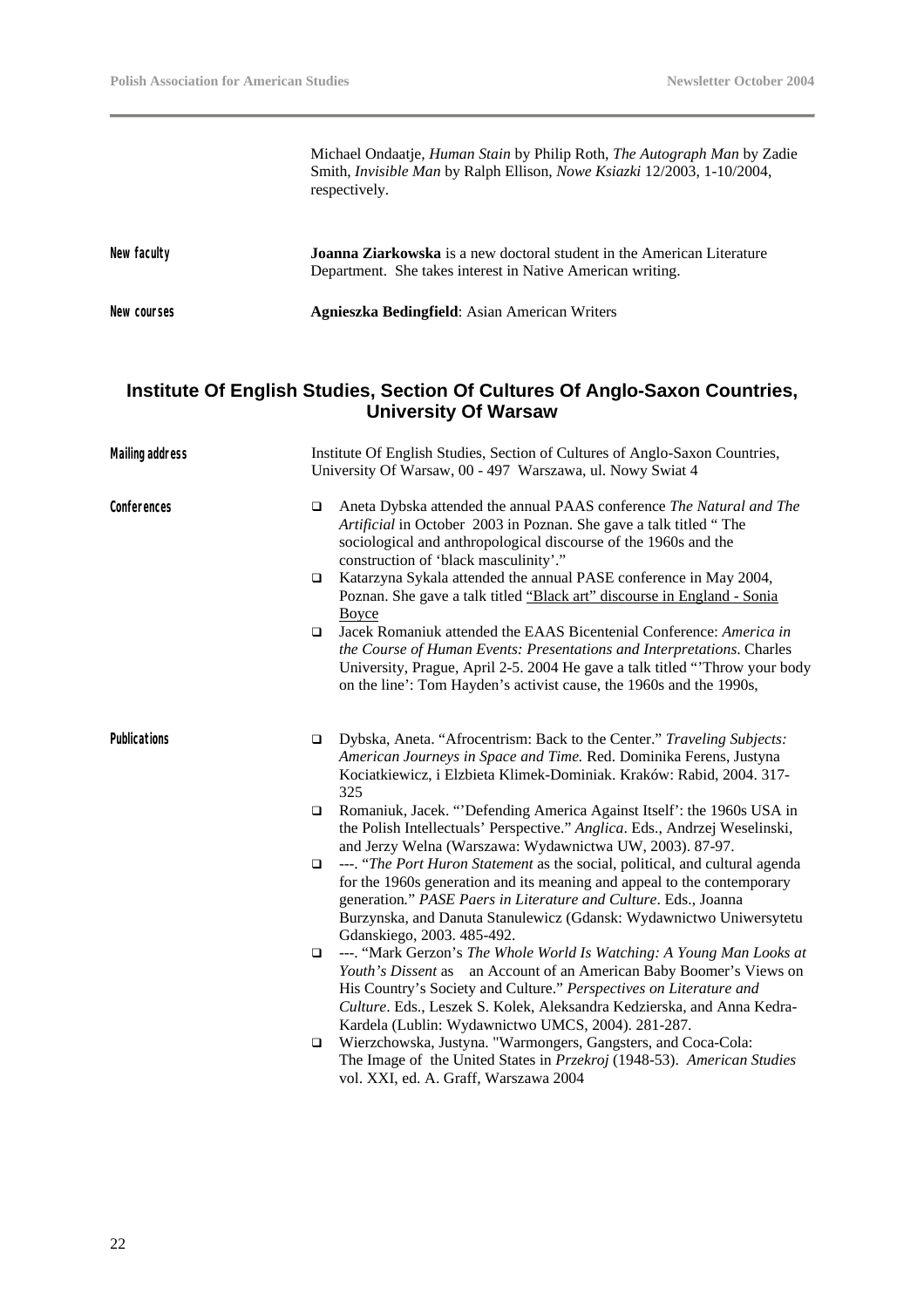## **Institute of English Philology, University of Wroclaw**

| <b>Mailing address</b> |        | Department of English, University of Wroclaw, ul. Kuznicza 22, 50-138<br>Wroclaw                                                                                                                                                                                                                                                                                                                                                                                                                                                                                                                                                                                                                                                                                                                                                                                                                                                                                                                                                                                                         |  |
|------------------------|--------|------------------------------------------------------------------------------------------------------------------------------------------------------------------------------------------------------------------------------------------------------------------------------------------------------------------------------------------------------------------------------------------------------------------------------------------------------------------------------------------------------------------------------------------------------------------------------------------------------------------------------------------------------------------------------------------------------------------------------------------------------------------------------------------------------------------------------------------------------------------------------------------------------------------------------------------------------------------------------------------------------------------------------------------------------------------------------------------|--|
| Events/Activities      | $\Box$ | Dominika Ferens and the Wroclaw Gender Studies Group NIC TAK<br>SAMO co-organized this year's 5th International Queer Studies Conference,<br>EUROPE WITHOUT HOMOPHOBIA: QUEER-IN(G) COMMUNITIES<br>(May 24-26, 2004). The conference was held under the honorary patronage<br>of the Rector of Wroclaw University and was sponsored by the Civic<br>Education Project and the Network of East-West Women. It drew 88<br>scholars and activists from 11 countries, as well as a sizeable local<br>audience. Prof. John Leo, former Distinguished Fulbright Professor to<br>Poland, delivered the keynote lecture, "'Human Rights,' 'Gay Rights,' and<br>the 'Christological Subject': US and EU Debates on the Queer Body<br>Politic." Over 50 speakers explored the politics of gender and sexuality<br>in western societies. the following fields were represented: art history,<br>creative writing, cultural studies, English studies, film studies, history,<br>law, pedagogy, Polish studies, psychology, philosophy, sociology, Spanish<br>studies, theater studies, and theology. |  |
|                        | □      | Elzbieta Klimek-Dominiak participated in Fulbright American Studies<br>Institute on Contemporary American Literature summer school (July 20 -<br>August 1, 2004)                                                                                                                                                                                                                                                                                                                                                                                                                                                                                                                                                                                                                                                                                                                                                                                                                                                                                                                         |  |
|                        | □      | Katarzyna Nowak received a Junior Fulbright Scholarship for the academic<br>year 2004/05 at UCLA                                                                                                                                                                                                                                                                                                                                                                                                                                                                                                                                                                                                                                                                                                                                                                                                                                                                                                                                                                                         |  |
| <b>Guest lecturers</b> | $\Box$ | Prof. Ken Luebbering (former Fulbright professor to Poland) and Robyn<br>Burnett conducted a one-week seminar on "The History and Literature of<br>U.S. Immigration" (April 2004).                                                                                                                                                                                                                                                                                                                                                                                                                                                                                                                                                                                                                                                                                                                                                                                                                                                                                                       |  |
|                        | □      | Prof. Shana Penn, co-founder of the Network of East-West Women gave a<br>lecture on Polish women in the Solidarity movement, the subject of her<br>recently published book Podziemie kobiet (October 2003)                                                                                                                                                                                                                                                                                                                                                                                                                                                                                                                                                                                                                                                                                                                                                                                                                                                                               |  |
| Conferences            | □      | Justyna Kociatkiewicz, Klara Szmanko and Piotr Zazula gave papers at the<br>annual PAAS conference in Poznan, October 2003, during which Dominika<br>Ferens chaired a panel of presentations on race and authenticity by her<br>former M.A. students: Szarlotta Gutowska, Barbara Kaletka, and Agata<br>Zarzycka.                                                                                                                                                                                                                                                                                                                                                                                                                                                                                                                                                                                                                                                                                                                                                                        |  |
|                        | $\Box$ | Klara Szmanko offered papers at EAAS Conference in Prague, 2-5 April,<br>2004, in the workshop: Historical, Social and Literary Asian American<br>Perspectives at the Turn of the Century, and Society for Multiethnic<br>Studies: Europe and Americas Conference, Thessaloniki, Greece, May 20-<br>23,2004.                                                                                                                                                                                                                                                                                                                                                                                                                                                                                                                                                                                                                                                                                                                                                                             |  |
| <b>Publications</b>    | $\Box$ | Justyna Kociatkiewicz "Twórczosc Saula Bellowa w swietle problematyki<br>gatunkowej: przypadek Herzoga" Anglica Wratislaviensia XL. Acta<br>Universitatis Wratislaviensis No 2533. Wydawnictwo Uniwersytetu<br>Wroclawskiego, Wroclaw 2003                                                                                                                                                                                                                                                                                                                                                                                                                                                                                                                                                                                                                                                                                                                                                                                                                                               |  |
|                        | □      | Mariusz Marszalski "Dramat Maxwella Andersona - teoria I praktyka"<br>Anglica Wratislaviensia XL. Acta Universitatis Wratislaviensis No 2533.<br>Wydawnictwo Uniwersytetu Wroclawskiego, Wroclaw 2003                                                                                                                                                                                                                                                                                                                                                                                                                                                                                                                                                                                                                                                                                                                                                                                                                                                                                    |  |
|                        | □      | Dominika Ferens, Justyna Kociatkiewicz, Elzbieta Klimek-Dominiak, eds.<br>Traveling Subjects: American Journeys in Space and Time. Rabid, Kraków<br>2004                                                                                                                                                                                                                                                                                                                                                                                                                                                                                                                                                                                                                                                                                                                                                                                                                                                                                                                                 |  |
|                        | ❏      | Mariusz Marszalski "Sam Shepard's Motel Chronicles and Hawk Moon: A<br>Postmodern (American) Traveler's Scrapbook" in Traveling Subjects:<br>American Journeys in Space and Time. Rabid, Kraków 2004                                                                                                                                                                                                                                                                                                                                                                                                                                                                                                                                                                                                                                                                                                                                                                                                                                                                                     |  |
|                        | $\Box$ | Katarzyna Nowak "American Journeys, Hybrid Subjects: Writers of Indian                                                                                                                                                                                                                                                                                                                                                                                                                                                                                                                                                                                                                                                                                                                                                                                                                                                                                                                                                                                                                   |  |